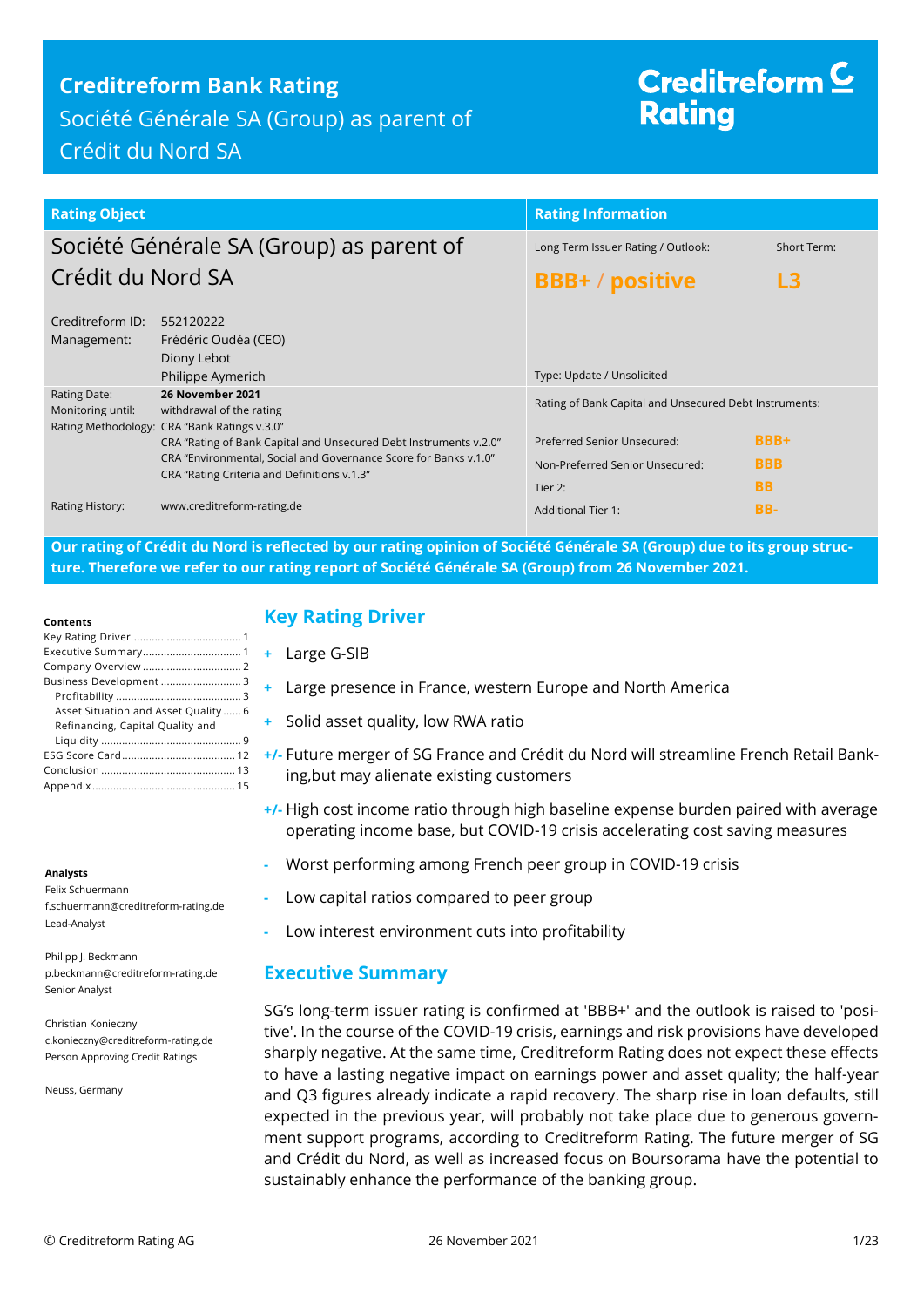## <span id="page-1-0"></span>**Company Overview**

Société Générale (in the following: SG or bank) was founded in 1864 and thus belongs to one of the three oldest commercial banks in France. It is one of the largest European financial services groups and operates a diversified, universal banking model. The bank employs more than 133,000 staff in 61 countries and serves 29 million clients. SG operates three core businesses: *French Retail Banking*, *International Retail Banking and Financial Services* and *Global Banking and Investor Solutions*. *French Retail Banking* comprises SG, Crédit du Nord (regional banks) and Boursorama (online bank) brands, each offering omnichannel products and services. *International Retail Banking* offers insurance and financial services to corporates with networks around the globe. *Global Banking* offers expertise, key international locations and integrated solutions. In terms of Group risk exposure, 46% is located in France and another 30% in the rest of Europe. A further 15% of risk exposure stems from the Americas. The distribution of net banking income is largely comparable in distribution. The vast majority of assets by business segment stems from Global Banking and Investment Services with 55%, International and French Retail Banking accounting for 26% and 19%, respectively.

SG announced the planned merger of SG and Crédit du Nord networks in December 2020 through the project *VISION 2025*. This step was substantiated in October 2021. The planned bank would have 10 million customers, 25,000 employees (net reduction of 3,700 employees) and 1,450 branches (previously: full service branches ca. 2,100) by 2025. In particular, administration and IT will be merged and branches will be concentrated in one location. The legal merger will be completed on January 1, 2023, and the IT merger during the first half of 2023.

Furthermore, Boursorama is to be strengthened; by 2025, the online bank is to serve 4.5 million customers (2020: 2.5 million) and contribute EUR 200 million to net income by 2025.



The shareholder structure per June 2021 is as follows: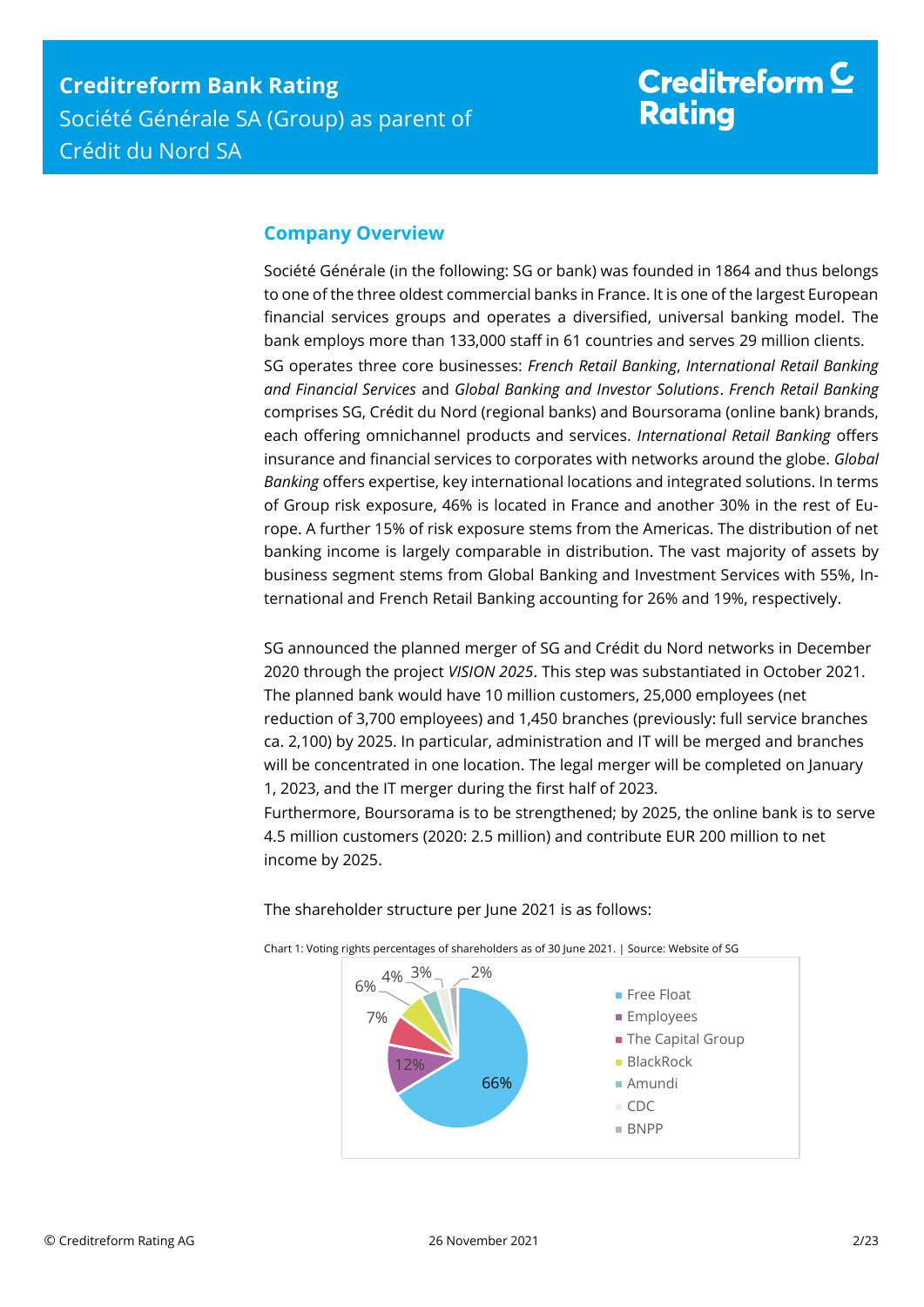## <span id="page-2-0"></span>**Business Development**

### <span id="page-2-1"></span>**Profitability**

SG's operating income declined significantly in the crisis year 2020. The decline amounted to EUR 2.4 billion to EUR 22.12 billion, a decrease of almost 10%. With the exception of net insurance income, every major earnings driver declined. The main driver of operating income, net interest income, decreased by more than 6%. Both interest income and interest expense were down from the previous year. Net income from customer loans decreased by almost EUR 0.8 billion, while net expense from bonds and other debt instruments was reduced by almost EUR 0.6 billion. There were further significant movements in business with banks and repo transactions. Net fee income also decreased, mainly from customer transactions and other services. The largest negative driver in 2020 was the fair value and trading result, which decreased significantly by EUR 1.6 billion due to the market distortions in the first COVID-19 crisis year.

Chart 2 shows Net Banking Income (NBI) in 2020 by origin and business segment. Almost 80% of NBI was generated in France (44%) and Europe (35%). France is by far the most important single market for SG. NBI by business segment in 2020 was very evenly distributed among the three main business segments.



Chart 2:Net banking income in terms of geography and segment | Source: Registration Documents

In Chart 3 the development of the NBI over a longer period of time shows SG's path of internationalization. Both in absolute and relative terms, the importance of the retail sector in France declined continuously until 2020. Annualized, however, there are signs of a slight improvement for the first half of 2021. International retail banking gained increasing importance until 2019, but due to focusing on the domestic market and the COVID-19 crisis, earnings declined noticeably as a result. Like the French retail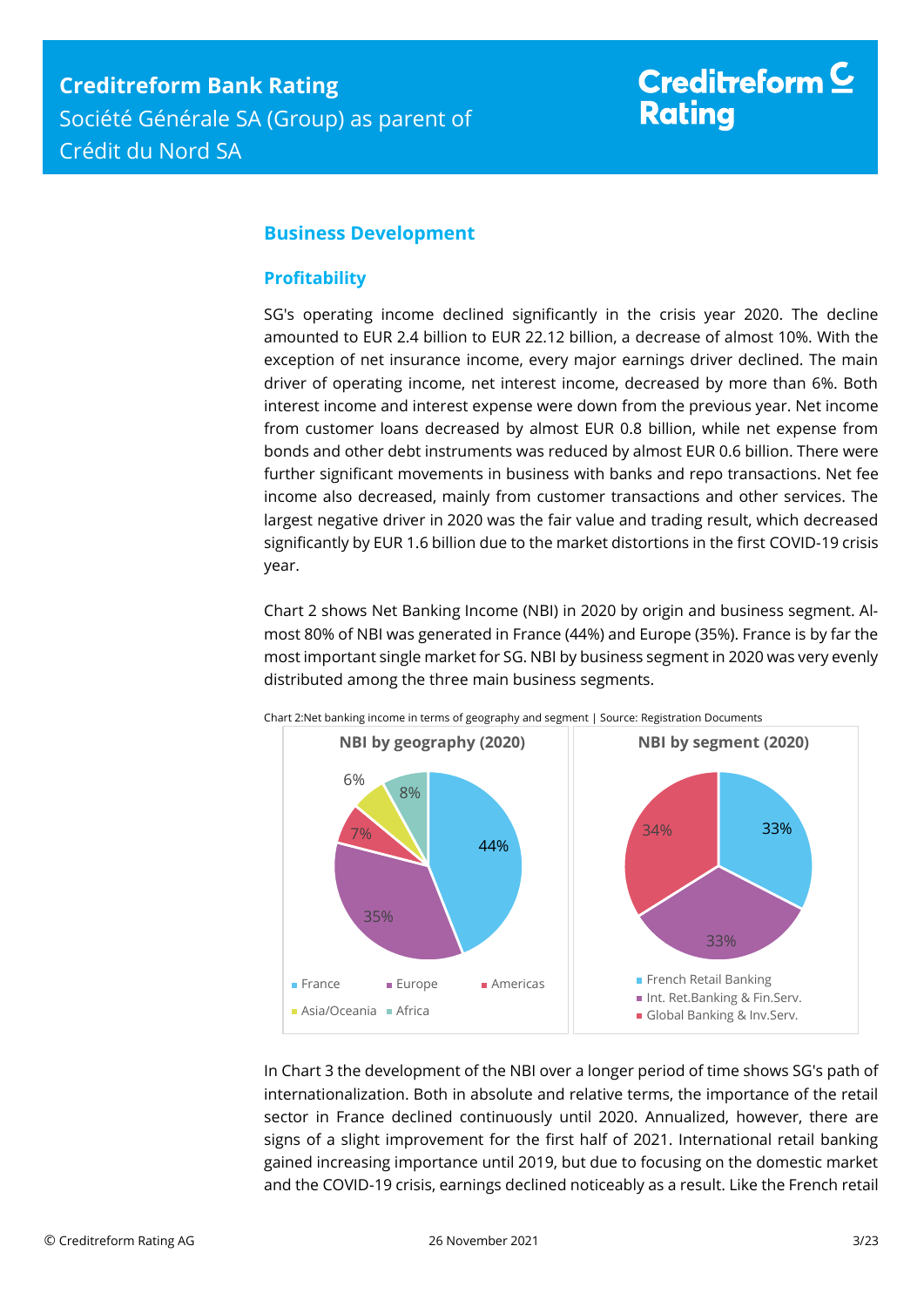banking segment, the Global Banking and Investment Services segment became increasingly less important over the years, but enjoyed a strong rebound on an annualized basis near the end of the health crisis. Overall, it can be observed that, despite the steady increase in total assets, average earnings declined over the long term, with the ongoing phase of low interest rates and strong competition on the domestic market leaving their mark.



Chart 3:Development of NBI over time | Source: Registration Documents and preliminary data

On the expense side, SG was able to achieve significant savings, with the number of employees with permanent contracts falling by more than 4,000 compared to the previous year (approx. -4%), while personnel expenses were reduced by almost 7%. The bank is having considerable problems retaining staff in Russia, India and Romania and is struggling with a high turnover of personnel. Significant savings were also achieved in the Data & Telecom unit, amounting to around EUR 0.34 billion.

In total, operating profit decreased significantly by almost EUR 1.7 billion, which corresponds to a decline of almost a quarter compared with the previous year. Risk costs were massively higher than in the previous year. In the French Retail Banking and International Retail Banking and Financial Services business segments, risk costs more than doubled, and in Global Banking and Investor Solutions they increased almost fivefold. At the same time, an impairment loss of almost EUR 0.7 billion was recognized in the same segment as part of the annual impairment test. This loss arose from the incorporation of macro scenarios in the context of the COVID-19 crisis.

Net profit at Group level was only just under EUR 200 million due to a high tax expense. The tax expense was negatively impacted by higher deferred taxes and a write-down on deferred tax assets (DTA, COVID-19 related). The profit attributable to owners of the parent was as low as EUR -258 million.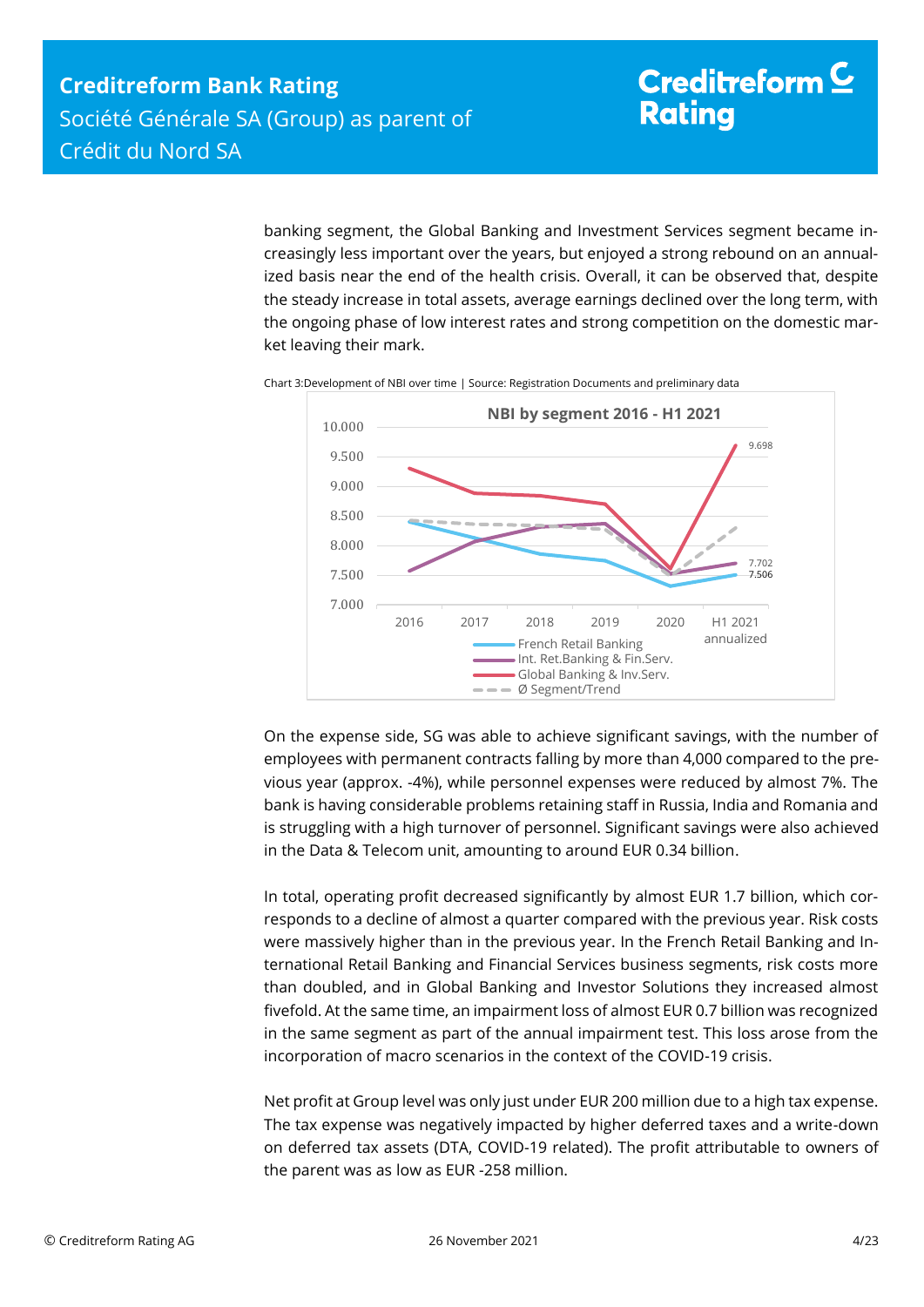The earnings situation showed a strong recovery as of the half-year and Q3 2021. Net trading and securities income in particular posted strong growth, which was clearly evident in the NBI of the Global Banking & Investment Services segment (see also previous chart XX). The Q3 figures confirmed the trend of the first two quarters, suggesting that a very good result can be expected for the full year 2021.

A detailed group income statement for the years of 2017 through 2020 can be found in Figure 1 below:

| Income Statement (EUR m)                                                                                                                                                                                                                                                                                                                                                                                                          | 2020        | %        | 2019        | 2018           | 2017   |
|-----------------------------------------------------------------------------------------------------------------------------------------------------------------------------------------------------------------------------------------------------------------------------------------------------------------------------------------------------------------------------------------------------------------------------------|-------------|----------|-------------|----------------|--------|
| Income                                                                                                                                                                                                                                                                                                                                                                                                                            |             |          |             |                |        |
| Net Interest Income                                                                                                                                                                                                                                                                                                                                                                                                               | 10.473      | $-6,4$   | 11.185      | 11.019         | 10.416 |
| Net Fee & Commission Income                                                                                                                                                                                                                                                                                                                                                                                                       | 4.917       | $-6,5$   | 5.257       | 5.524          | 6.823  |
| Net Insurance Income                                                                                                                                                                                                                                                                                                                                                                                                              | 2.124       | $+10,3$  | 1.925       | 1.724          | 250    |
| Net Trading Income                                                                                                                                                                                                                                                                                                                                                                                                                | 2.851       | $-36,1$  | 4.460       | 5.145          | 5.485  |
| <b>Equity Accounted Results</b>                                                                                                                                                                                                                                                                                                                                                                                                   | 3           | $< -100$ | $-129$      | 56             | 92     |
| Dividends from Equity Instruments                                                                                                                                                                                                                                                                                                                                                                                                 |             |          |             | 44             | 503    |
| Other Income                                                                                                                                                                                                                                                                                                                                                                                                                      | 1.748       | $-5,2$   | 1.844       | 1.749          | 889    |
| <b>Operating Income</b>                                                                                                                                                                                                                                                                                                                                                                                                           | 22.116      | $-9,9$   | 24.542      | 25.261         | 24.458 |
| <b>Expense</b>                                                                                                                                                                                                                                                                                                                                                                                                                    |             |          |             |                |        |
| Depreciation and Amortisation                                                                                                                                                                                                                                                                                                                                                                                                     | 1.604       | $+4,7$   | 1.532       | 1.004          | 1.006  |
| Personnel Expense                                                                                                                                                                                                                                                                                                                                                                                                                 | 9.289       | $-6,7$   | 9.955       | 9.561          | 9.749  |
| Tech & Communications Expense                                                                                                                                                                                                                                                                                                                                                                                                     | 2.087       | $-10,4$  | 2.328       | 2.400          | 2.265  |
| Marketing and Promotion Expense                                                                                                                                                                                                                                                                                                                                                                                                   |             |          |             |                |        |
| Other Provisions                                                                                                                                                                                                                                                                                                                                                                                                                  | 218         | $< -100$ | $-32$       | $-59$          | 415    |
| Other Expense                                                                                                                                                                                                                                                                                                                                                                                                                     | 3.734       | $-4,6$   | 3.912       | 4.966          | 4.818  |
| <b>Operating Expense</b>                                                                                                                                                                                                                                                                                                                                                                                                          | 16.932      | $-4,3$   | 17.695      | 17.872         | 18.253 |
| <b>Operating Profit &amp; Impairment</b>                                                                                                                                                                                                                                                                                                                                                                                          |             |          |             |                |        |
| <b>Pre-impairment Operating Profit</b>                                                                                                                                                                                                                                                                                                                                                                                            | 5.184       | $-24,3$  | 6.847       | 7.181          | 6.190  |
| Asset Writedowns                                                                                                                                                                                                                                                                                                                                                                                                                  | 3.088       | $> +100$ | 1.310       | 1.064          | 1.052  |
| <b>Net Income</b>                                                                                                                                                                                                                                                                                                                                                                                                                 |             |          |             |                |        |
| Non-Recurring Income                                                                                                                                                                                                                                                                                                                                                                                                              | $\mathbf 0$ |          | $\mathbf 0$ | $\overline{a}$ |        |
| Non-Recurring Expense                                                                                                                                                                                                                                                                                                                                                                                                             | 696         | $> +100$ | 327         |                |        |
| Pre-tax Profit                                                                                                                                                                                                                                                                                                                                                                                                                    | 1.400       | $-73,1$  | 5.210       | 6.117          | 5.138  |
| Income Tax Expense                                                                                                                                                                                                                                                                                                                                                                                                                | 1.204       | -4,7     | 1.264       | 1.304          | 1.708  |
| <b>Discontinued Operations</b>                                                                                                                                                                                                                                                                                                                                                                                                    |             |          |             |                |        |
| <b>Net Profit</b>                                                                                                                                                                                                                                                                                                                                                                                                                 | 196         | $-95,0$  | 3.946       | 4.813          | 3.430  |
| Attributable to minority interest (non-controlling interest)                                                                                                                                                                                                                                                                                                                                                                      | 454         | $-35,0$  | 698         | 692            | 624    |
| Attributable to owners of the parent                                                                                                                                                                                                                                                                                                                                                                                              | $-258$      | $< -100$ | 3.248       | 4.121          | 2.806  |
| Under the impact of the collapse in Group earnings, the key earnings figures were<br>correspondingly negative. Return on total capital, return on equity and return on risk-<br>weighted assets fell to around zero, and the corresponding pre-tax figures also<br>dropped by almost three quarters to very low levels. The cost/income ratio has shown<br>a negative trend for years, which accelerated in the crisis year 2020. |             |          |             |                |        |
| With the expected rebound of the business, Creditreform Rating expects a corre-<br>sponding improvement in the earnings ratios. In particular, the key figures, which are<br>dependent on net profit, should increase very strongly. However, the cost/income ra-<br>tio will also benefit from cost discipline and the very good business and would fall to                                                                      |             |          |             |                |        |

Figure 1: Group income statement | Source: eValueRate / CRA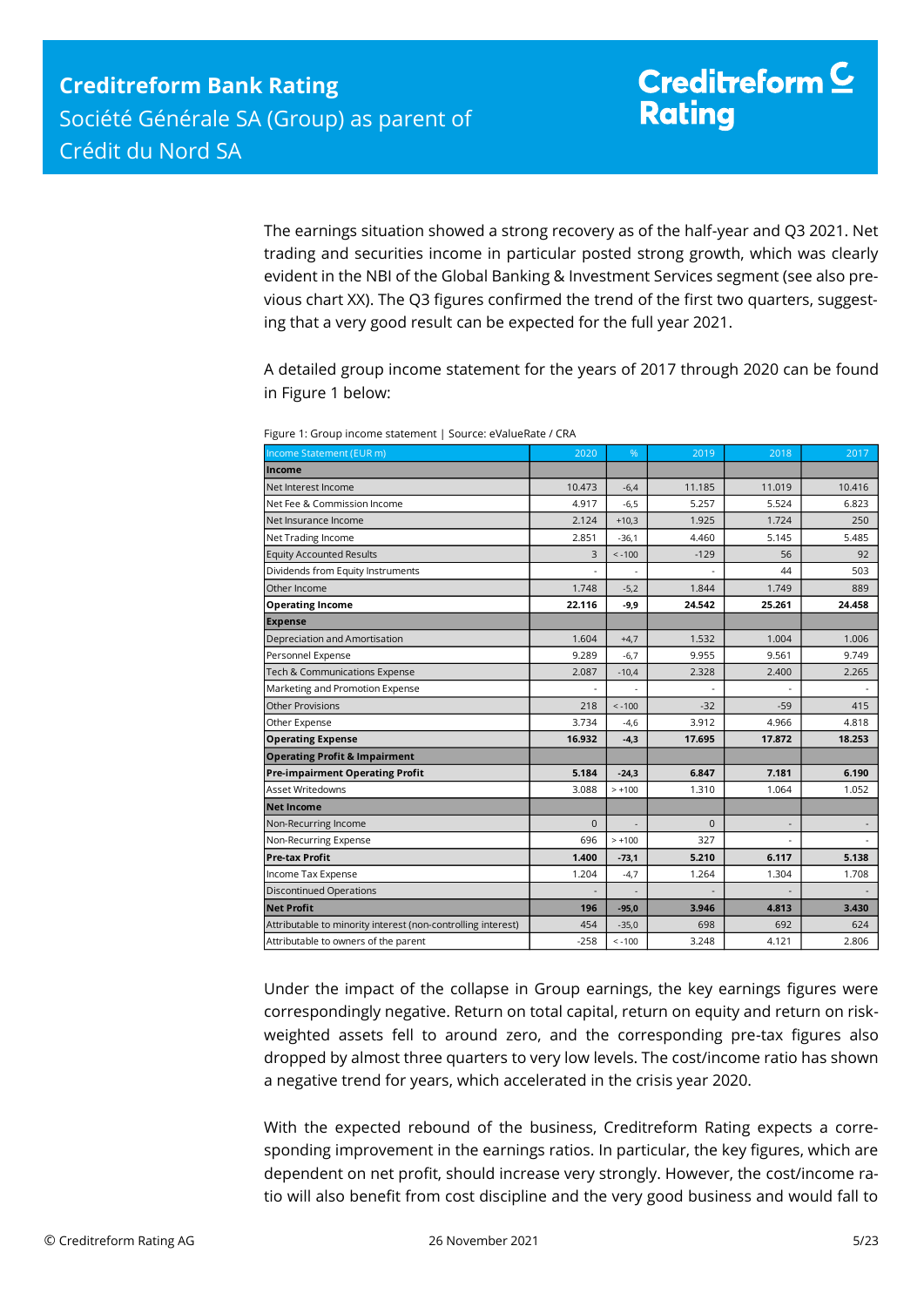just below 71% based on Creditreform Rating's estimates. Without the valuation result, however, the cost/income ratio would be well over 90%.

A detailed overview of the income ratios for the years of 2017 through 2020 can be found in Figure 2 below:

| Income Ratios (%)                                     | 2020  | %       | 2019  | 2018  | 2017  |
|-------------------------------------------------------|-------|---------|-------|-------|-------|
| Cost Income Ratio (CIR)                               | 83,72 | $+3,66$ | 80,05 | 73,48 | 77,10 |
| Cost Income Ratio ex. Trading (CIRex)                 | 91,95 | $-0,06$ | 92,01 | 90,72 | 96,73 |
| Return on Assets (ROA)                                | 0,01  | $-0,28$ | 0,29  | 0,37  | 0,27  |
| Return on Equity (ROE)                                | 0,29  | $-5,46$ | 5,75  | 7,31  | 5,36  |
| Return on Assets before Taxes (ROAbT)                 | 0,10  | $-0,29$ | 0,38  | 0,47  | 0,40  |
| Return on Equity before Taxes (ROEbT)                 | 2,09  | $-5,51$ | 7,60  | 9,30  | 8,02  |
| Return on Risk-Weighted Assets (RORWA)                | 0,06  | $-1,09$ | 1,14  | 1,28  | 0,97  |
| Return on Risk-Weighted Assets before Taxes (RORWAbT) | 0,40  | $-1,11$ | 1,51  | 1,63  | 1,45  |
| Net Interest Margin (NIM)                             | 1,12  | $-0,33$ | 1,45  | 1,55  | 1,35  |
| Pre-Impairment Operating Profit / Assets              | 0,35  | $-0,15$ | 0,50  | 0,55  | 0,49  |
| Cost of Funds (COF)                                   | 0,89  | $-0,31$ | 1,19  | 1,14  | 1,32  |
| Change in % Points                                    |       |         |       |       |       |

Figure 2: Group key earnings figures| Source: eValueRate / CRA

Chart 4 compares representative earnings figures of the bank with those of a peer group of French competitors. To ensure comparability, key figures on a group basis of each peer group of banks are used. The comparison with the peer group shows that of all the major French banks, SG performed worst in this sub-sector during the COVID-19 crisis. The development in return on assets is particularly dramatic here, with net income falling virtually to 0. The declines in the peer group were generally less pronounced. The development in the cost/income ratio was heterogeneous in the peer group, but pronouncedly negative at SG.

Chart 4: CIR & ROA of SG in comparison to the peer group | Source: eValueRate / CRA



### <span id="page-5-0"></span>**Asset Situation and Asset Quality**

In the fiscal year 2020, assets increased by just under 8% to EUR 1.46 trillion, an increase of approximately EUR 105 billion. A large part of the increase stemmed from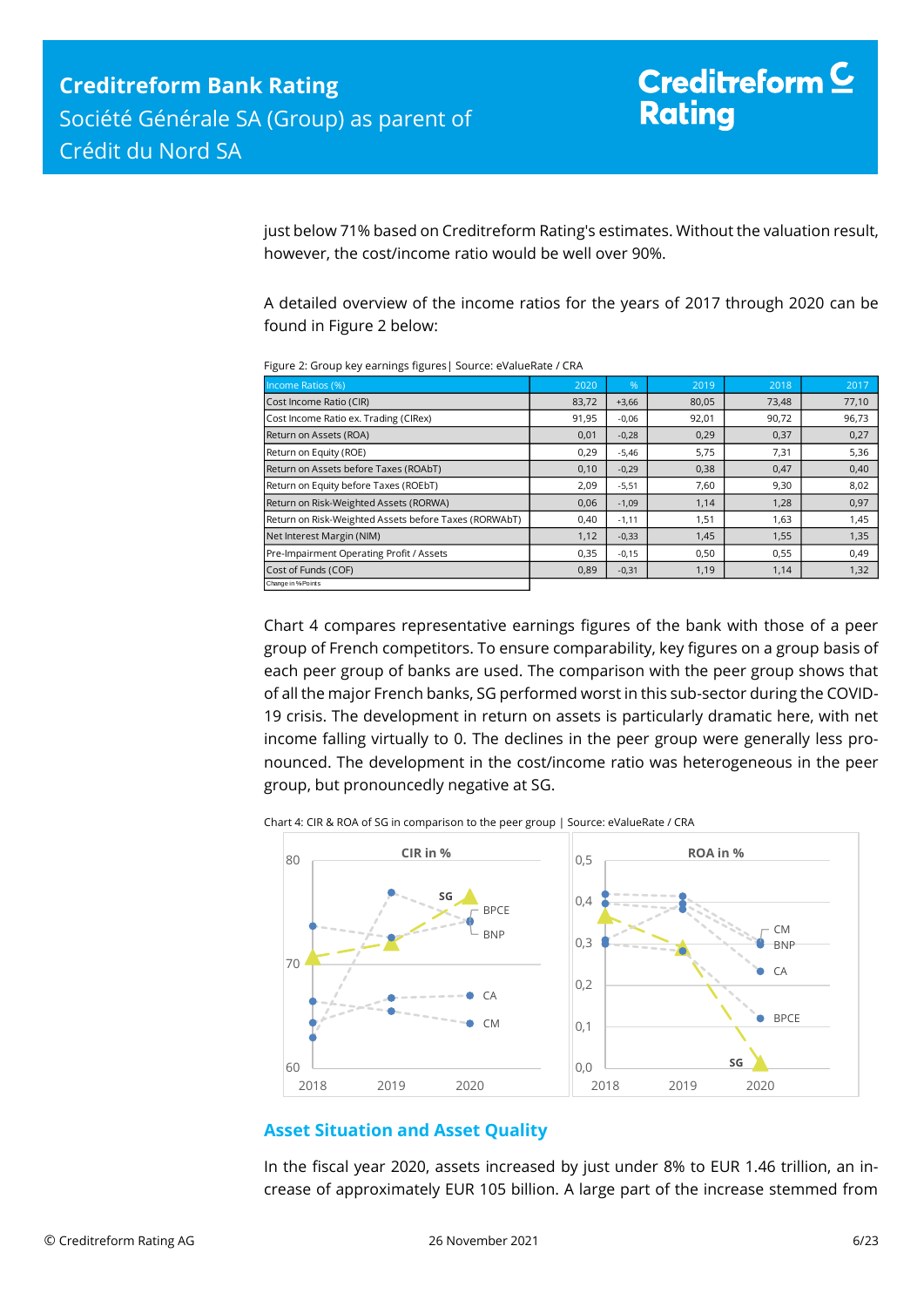the rise in cash and balances with central banks, which accounted for around twothirds of the total increase. Loans to customers and banks (excluding repos) each accounted for a further EUR 10 billion and EUR 8 billion of the increase, respectively. The remainder of the increase was mainly attributable to securities and trading assets (mainly equity instruments) and derivatives, while other financial assets decreased by almost EUR 12 billion (mainly repos). Overall, it can be seen that the massive injection of liquidity by the ECB under the TLTRO III program is not immediately flowing into lending. It is not only SG that can hardly report any significant increase in lending.

Chart 5 shows the Group Risk Exposure by Geography and Assets by Business Segment in the first half of 2021. Three quarters of the total risk exposure was located in France and Europe, and a further 15% in the Americas. This breakdown is roughly in line with that of the NBI (see Profitability section). Total assets in 2020 were dominated by the Global Banking & Investment Services segment at 55%, with only 45% coming from the French and International Retail Banking segments. This breakdown reveals the earnings weakness of Global Banking & Investment Services in the fiscal year 2020, with only one-third of NBI generated in this segment. With the rebound in earnings in the first half of 2021, Global Banking & Investment Services should again achieve a higher percentage figure for the full year.



Assets grew robustly by a further EUR 30.7 billion in H1 2021, supported by equally robust growth in customer loans (+EUR 15.9 billion), loans to banks (+EUR 8.3 billion) and financial assets FVTPL (+EUR 11.3 billion). Since then, assets increased by a further EUR 33.7 billion in the third quarter. The main drivers were central bank deposits and liquidity (+EUR 16 billion since H1 2021) and loans to customers with +EUR 9.3 billion.

A detailed look at the development of the asset side of the balance sheet for the years of 2017 through 2020 can be taken in Figure 3 below: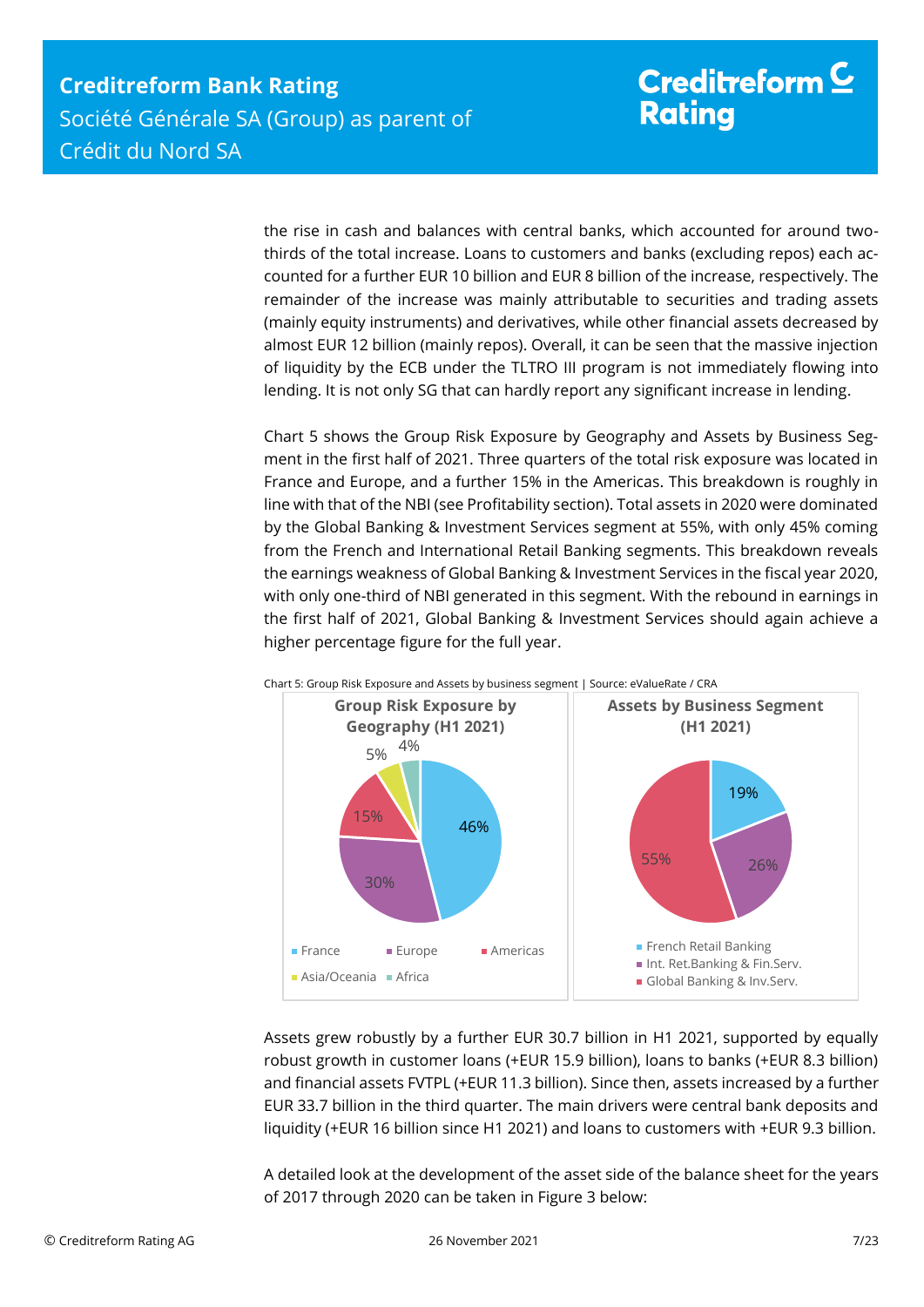# Creditreform  $\mathsf{\underline{C}}$ **Rating**

| Assets (EUR m)                        | 2020      | %       | 2019      | 2018      | 2017      |
|---------------------------------------|-----------|---------|-----------|-----------|-----------|
| Cash and Balances with Central Banks  | 168.179   | $+64.4$ | 102.311   | 96.585    | 114,404   |
| Net Loans to Banks                    | 52.442    | $+18,3$ | 44.336    | 48.821    | 44.322    |
| Net Loans to Customers                | 440.322   | $+2,2$  | 430.703   | 421.151   | 404.227   |
| <b>Total Securities</b>               | 193.497   | $+11,3$ | 173.897   | 144.505   | 428.791   |
| <b>Total Derivative Assets</b>        | 172.581   | $+12,7$ | 153.087   | 135.220   | 148.754   |
| Other Financial Assets                | 161.497   | $-6,8$  | 173.309   | 197.959   | 37.548    |
| <b>Financial Assets</b>               | 1.188.518 | $+10,3$ | 1.077.643 | 1.044.241 | 1.178.046 |
| <b>Equity Accounted Investments</b>   | 100       | $-10,7$ | 112       | 249       | 700       |
| Other Investments                     | 12        | $-7,7$  | 13        | 17        | 638       |
| llnsurance Assets                     | 166.854   | $+1,2$  | 164.938   | 146.768   |           |
| Non-current Assets & Discontinued Ops | 6         | $-99,9$ | 4.507     | 13.502    | 13        |
| Tangible and Intangible Assets        | 34.120    | $-3,8$  | 35.458    | 31.386    | 29.168    |
| Tax Assets                            | 5.001     | $-13,5$ | 5.779     | 5.819     | 6.001     |
| <b>Total Other Assets</b>             | 67.341    | $-1,0$  | 68.045    | 67.446    | 60.562    |
| <b>Total Assets</b>                   | 1.461.952 | $+7,8$  | 1.356.495 | 1.309.428 | 1.275.128 |

Figure 3: Development of assets| Source: eValueRate / CRA

General asset quality deteriorated slightly in the reporting year 2020 compared with the previous year. The NPL ratio increased by 0.2 percentage points to 3.3%. By contrast, the ratio of potential problem loans (IFRS 9 Stage 2) rose very sharply from 5% in the previous year to just under 10% in the reporting year. This sharp increase is generally attributable to changes in macro scenarios. The analysis of internal rating assessments did not reveal any notable deterioration in the general outstandings/notable internal rating migration. Most of the increase can be attributed to increased business. By contrast, the RWA ratio of just 24.1% of total assets can be classified as very low, which represents a comparatively low portfolio risk.

Asset quality improved slightly in the first three quarters of 2021. The potential problem loan ratio decreased to 7.7% from 9.6% at year-end 2020, and the NPL ratio fell back to the 2019 level. In general, the nominal exposure of Stage 2 and Stage 3 did not change significantly, but the increase in Stage 1 exposures indicate robust new lending activity.

A detailed overview of the asset quality for the years of 2017 through 2020 can be found in Figure 4 below:

| Asset Ratios (%)                                  | 2020  | %        | 2019  | 2018  | 2017  |  |
|---------------------------------------------------|-------|----------|-------|-------|-------|--|
| Net Loans/Assets                                  | 30,12 | $-1,63$  | 31,75 | 32,16 | 31,70 |  |
| Risk-weighted Assets/Assets                       | 24,10 | $-1,33$  | 25,43 | 28,72 | 27,71 |  |
| NPLs*/ Net Loans to Customers                     | 3,30  | $+0,20$  | 3,10  | 3,60  | 5,25  |  |
| NPLs*/ Risk-weighted Assets                       | 5,19  | $+0,15$  | 5,04  | 5,07  | 6,01  |  |
| Potential Problem Loans**/ Net Loans to Customers | 17,74 | $+10,74$ | 7,00  | 7,39  | 1,65  |  |
| Reserves/NPLs*                                    | 63,37 | $+1,69$  | 61,68 | 60,02 | 58,97 |  |
| Reserves/Net Loans                                | 2,63  | $+0,14$  | 2,49  | 2,72  | 3,10  |  |
| Net Write-offs/ Net Loans                         | 0,86  | $+0,55$  | 0,30  | 0,25  | 0,26  |  |
| Net Write-offs/ Risk-weighted Assets              | 1,07  | $+0,69$  | 0,38  | 0,28  | 0,30  |  |
| Net Write-offs/ Total Assets                      | 0,21  | $+0,11$  | 0,10  | 0,08  | 0,08  |  |
| Level 3 Assets/ Total Assets                      | 0,87  | $+0,10$  | 0,76  | 0,45  | 0,52  |  |
| Change in % Points                                |       |          |       |       |       |  |

Figure 4: Development of asset quality| Source: eValueRate / CRA

\* NPLs are represented from 2017 onwards by Stage 3 Loans. \*\* Potential Problem Loans are Stage 2 Loans where available.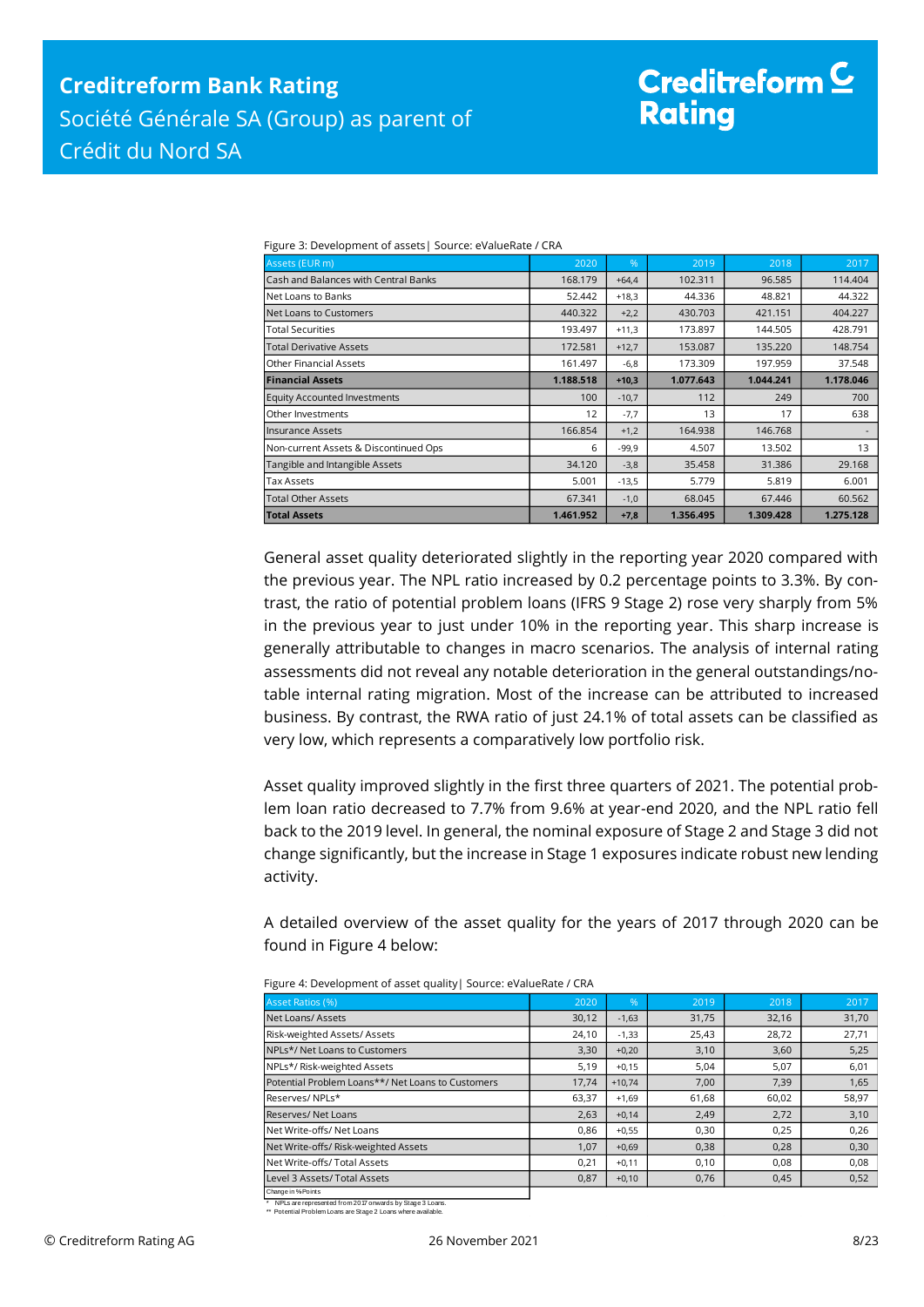Chart 6 compares representative key figures of the bank's asset quality with those of a peer group of French competitors. In contrast to the NPL ratios of the competitors, asset quality developed slightly negatively, albeit at a low level. As already described earlier, the sharply negative development is very noticeable in the context of Stage 2 exposures (potential problem loans according to IFRS 9) of SG compared to the peer group. No immediately comparable data could be used for 2018, hence the missing data point. The general development of potential problem loans was heterogeneous across the peer group. As a rule, there was an increase, but the extent of the increase varied considerably. The development is not uniform internationally, either, with some drastic differences in the classification of Stage 1/Stage 2, even in comparable business areas of the banks.



Chart 6: NPL and PPL ratios of SG in comparison to the peer group | Source: eValueRate / CRA

### <span id="page-8-0"></span>**Refinancing, Capital Quality and Liquidity**

The growth of the asset side in 2020 was refinanced by a strong increase in deposits from banks and customers, which were responsible for almost EUR 72 billion of the total increase of around EUR 105 billion. SG participated in the ECB's TLTRO III operations in 2020, drawing a total of EUR 62.6 billion at year-end. The increase in customer deposits stems almost entirely from the increase from demand deposits. A further EUR 8 billion increase came from debt securities, unusual in a banking environment where debt exposure was generally rather reduced in 2020. The equity position decreased by just under EUR 1.6 billion. In 2020, EUR 258 million of this decrease was attributable to the negative result (Group share) and an unrealized or deferred capital loss of just under EUR 1.4 billion. Non-controlling interests could be attributed for a gain of around EUR 454 million.

The growth of the asset side until the third quarter of 2021 was refinanced by an increase in liabilities and equity. EUR 41 billion of the EUR 64.4 billion increase came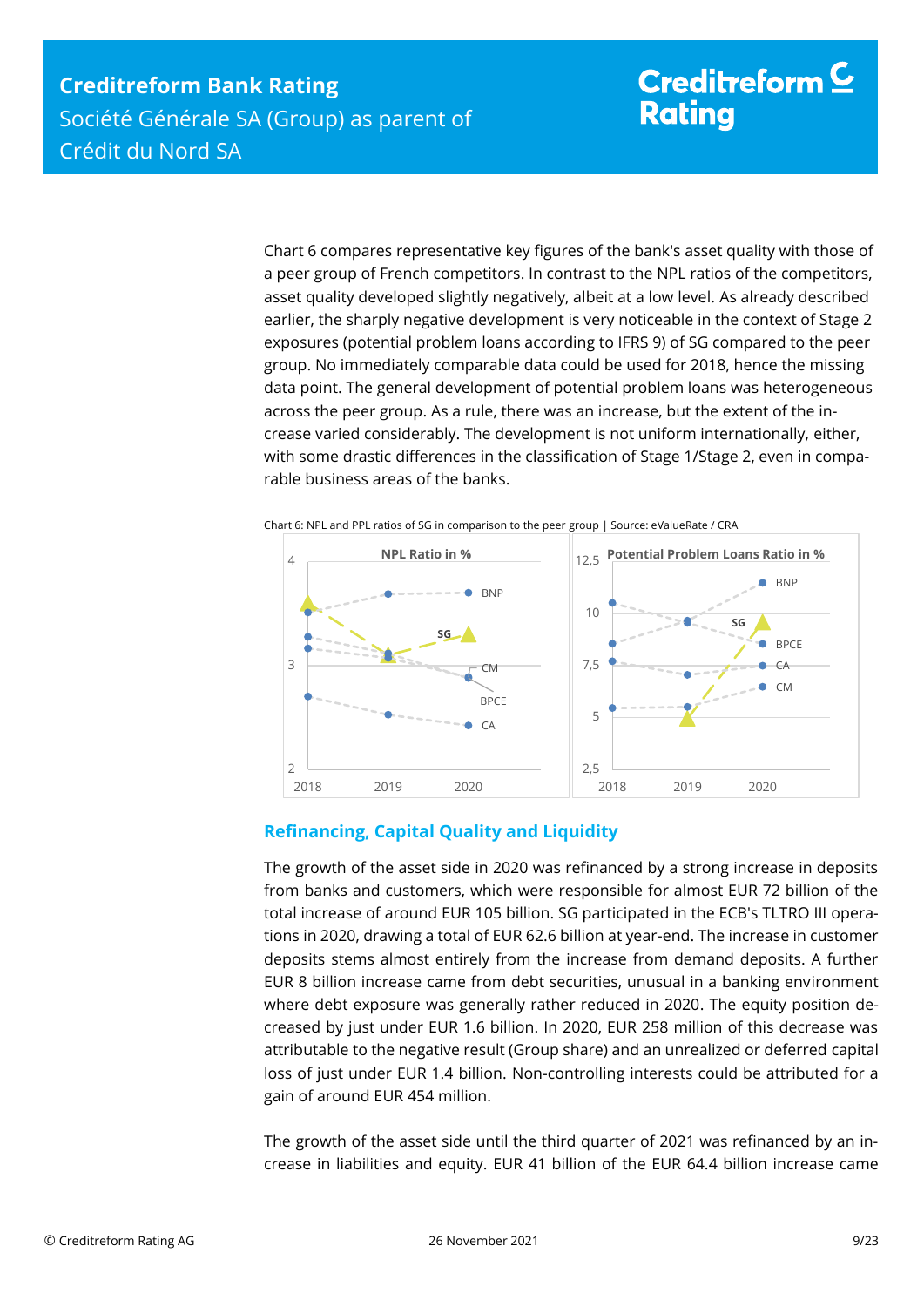from customer deposits alone, with a further EUR 12.9 billion generated by bank deposits (SG extended its TLTRO III participation to EUR 71.9bn in the first half of 2021). Shareholders' equity increased by EUR 2.3 billion, reduced, among other things, by dividends and a reduction in equity instruments issued, partly due to repayments.

A detailed overview of the development of liabilities for the years of 2017 through 2020 can be found in Figure 5 below:

| Liabilities (EUR m)                        | 2020      | %        | 2019      | 2018      | 2017      |
|--------------------------------------------|-----------|----------|-----------|-----------|-----------|
| <b>Total Deposits from Banks</b>           | 134.025   | $+30,4$  | 102.741   | 95.068    | 87.974    |
| <b>Total Deposits from Customers</b>       | 450.523   | $+9,9$   | 409.852   | 399.410   | 394.228   |
| <b>Total Debt</b>                          | 186.554   | $+4,5$   | 178.583   | 129.653   | 256.629   |
| Derivative Liabilities                     | 179.333   | $+15,7$  | 155.003   | 138.196   | 155.294   |
| Securities Sold, not yet Purchased         |           |          |           |           |           |
| Other Financial Liabilities                | 207.477   | $+1,2$   | 205.104   | 258.904   | 109.090   |
| <b>Total Financial Liabilities</b>         | 1.157.912 | $+10,1$  | 1.051.283 | 1.021.231 | 1.003.215 |
| Insurance Liabilities                      | 146.126   | $+1,3$   | 144.259   | 129.543   | 130.958   |
| Non-current Liabilities & Discontinued Ops | $\Omega$  | $-100,0$ | 1.333     | 10.454    |           |
| <b>Tax Liabilities</b>                     | 1.133     | $-13,4$  | 1.308     | 1.157     | 1.662     |
| Provisions                                 | 4.865     | $+8,4$   | 4.488     | 4.605     | 6.117     |
| <b>Total Other Liabilities</b>             | 84.937    | $-0,4$   | 85.254    | 76.629    | 69.139    |
| <b>Total Liabilities</b>                   | 1.394.973 | $+8,3$   | 1.287.925 | 1.243.619 | 1.211.091 |
| <b>Total Equity</b>                        | 66.979    | $-2,3$   | 68.570    | 65.809    | 64.037    |
| <b>Total Liabilities and Equity</b>        | 1.461.952 | $+7,8$   | 1.356.495 | 1.309.428 | 1.275.128 |

Figure 5: Development of refinancing and capital adequacy| Source: eValueRate / CRA

Capitalization improved nominally from a low level in fiscal 2020. However, this development was impacted by a number of special factors. The leverage ratio increased by 0.4 percentage points to 4.7%, partly due to a transitional provision relating to central bank balances. Without the transitional provision, the ratio would hardly have changed. The CET1 ratio also benefited from special factors. Among other things, the goodwill impairment (see Profitability) resulted in a lower deduction position, as did lower intangible assets. Furthermore, other deductions and regulatory adjustments (including lower DTA, see Profitability) were EUR 1.5 billion lower than in the previous year, so that in total CET1 capital was more than EUR 1.5 billion higher than in the previous year, even though reported equity was almost EUR 1.9 billion lower. Only a slight increase in RWA sealed the rise in the regulatory capital ratio, although the equity position had not genuinely improved. In line with the decline in equity and the robust increase in total assets, the balance sheet equity ratio fell to just 4.6% (-0.5%). 2018 Capitalization interved to a structure of the stress of the stress of the stress of the stress of the stress of the stress of the stress of the stress of the stress of the stress of the stress of the stress of the st

As of Q3 2021, the regulatory capital ratios decreased again. Slightly increased CET1 capital was offset by a stronger increase in RWA, so that the CET1 ratio decreased to 13.1%. The leverage ratio also decreased to 4.4%. Excluding the transitional provisions regarding central bank balances, the leverage ratio would have been 4%. The balance sheet equity ratio decreased slightly to 4.5%.

A detailed overview of the development of capital and liquidity ratios for the years of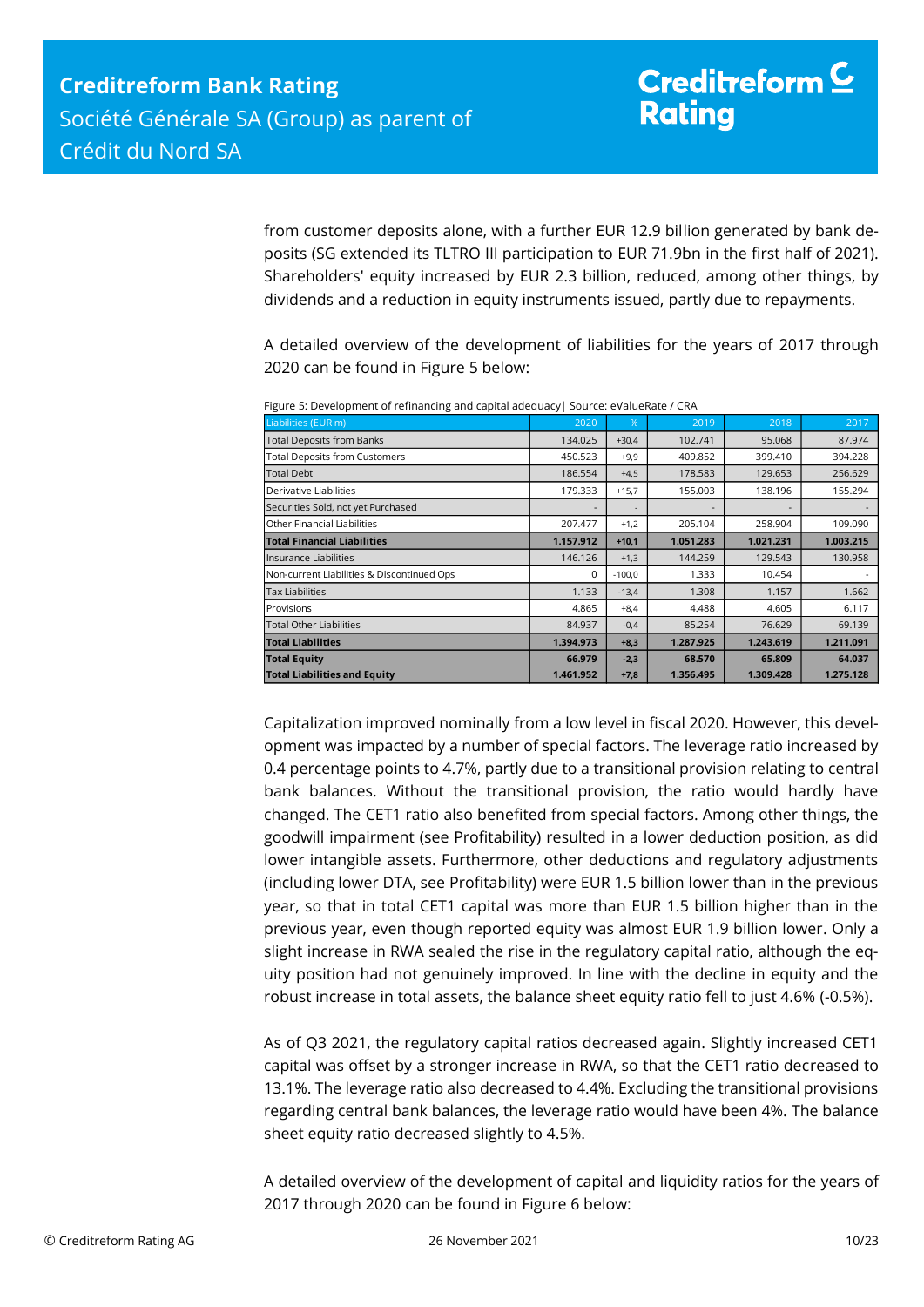Figure 6: Development of capital and liquidity ratios | Source: eValueRate / CRA

| Capital Ratios and Liquidity (%)                    | 2020   | .96      | 2019   | .96      | 2018   | $\%$     | 2017   |
|-----------------------------------------------------|--------|----------|--------|----------|--------|----------|--------|
| Total Equity/ Total Assets                          | 4,58   | $-0.47$  | 5,05   | $+0.03$  | 5,03   | $+0.00$  | 5,02   |
| Leverage Ratio                                      | 4,70   | $+0.40$  | 4,30   | $+0.10$  | 4,20   | $-0.10$  | 4,30   |
| Common Equity Tier 1 Ratio (CET1)*                  | 13,20  | $+0,50$  | 12.70  | $+1.80$  | 10,90  | $-0,50$  | 11,40  |
| Tier 1 Ratio (CET1 + AT1)*                          | 15,70  | $+0.60$  | 15,10  | $+1.70$  | 13,40  | $-0.40$  | 13,80  |
| Total Capital Ratio (CET1 + AT1 + T2)*              | 18.90  | $+0,60$  | 18,30  | $+1,80$  | 16,50  | $-0,50$  | 17,00  |
| Net Loans/ Deposits (LTD)                           | 97,74  | $-7,35$  | 105.09 | $-0,36$  | 105.44 | $+2,91$  | 102,54 |
| Interbank Ratio                                     | 39,13  | $-4.02$  | 43,15  | $-8.20$  | 51,35  | $+0.97$  | 50,38  |
| Liquidity Coverage Ratio                            | 149,00 | $+30.00$ | 119,00 | $-10.00$ | 129,00 | $-11.00$ | 140,00 |
| Customer Deposits / Total Funding (excl. Derivates) | 37,06  | $+0,88$  | 36,18  | $+0,04$  | 36,13  | $-1,21$  | 37,34  |
|                                                     |        |          |        |          |        |          |        |

Change in %-Points \* Fully-loaded where available

Due to SG's bank capital and debt structure, as well as its status as a G-SIB, the Preferred Senior Unsecured Debt instruments have not been notched down in comparison to the long-term issuer rating. Due to the seniority structure, SG's Non-Preferred Senior Unsecured debt has been notched down by one notch. SG's Tier 2 capital rating is rated four notches below the long-term issuer rating based on the bank's capital structure and seniority in accordance with our rating methodology. Additional Tier 1 capital is rated five notches below the long-term issuer rating, reflecting a high bail-in risk in the event of resolution.

Chart 7 compares representative indicators of the bank's capital quality with those of a peer group of French competitors. Here, too, it is clear that SG is underperforming compared with the peer group. The core capital ratio of 13.2% in 2020 was comparatively low, especially in view of the very low RWA ratio, which had a supporting effect. In contrast, the Leverage ratio is more meaningful in terms of effective capitalization, but also benefited from transitional provisions, as did the peer banks in the crisis year. Here, too, the below-average capitalization of SG compared with the French peer group is evident. In general, an improvement in the capitalization of SG and the peer banks is evident on average over the last few years, which is generally to be welcomed.



Chart 7: CET1 and Leverage ratios of SG in comparison to the peer group | Source: eValueRate / CRA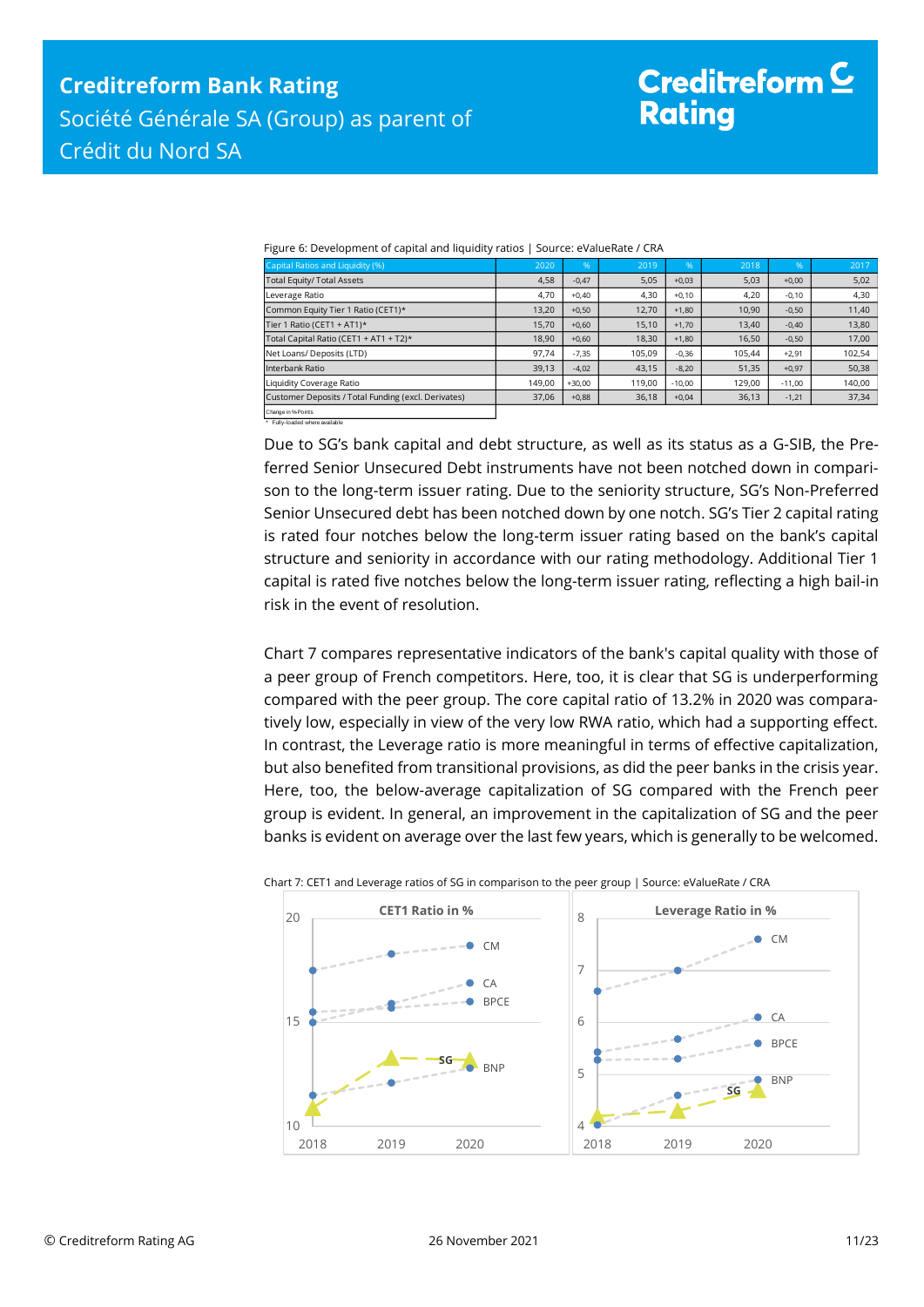### <span id="page-11-0"></span>**Environmental, Social and Governance (ESG) Score Card**

SG has one significant and two moderate ESG rating drivers

• Corporate Governance is identified as a highly significant rating driver but is rated neutral in terms of the CRA ESG criteria.. The relevance for the credit rating results from the impact of the Corporate Governance factor on all other ESG factors and the overall well-being of the bank. This sub-factor is rated neutral in light of the Bank reporting negative earnings due to the COVID-19 crisis, as one of the few large European lenders to do so, mitigated by its status as G-SIB and stable leadership

> 4,25 Outstanding >3,5 - 4,25 Above-average >2,5 - 3,5 Average >1,75 - 2,5 Substandard < = 1,75 Poor **ESG Score Guidance**

**ESG Score**

3,4 / 5

• Corporate Behaviour and Green Financing / Promoting are identified as moderate rating driver. While Green Financing / Promoting is rated positive due to fair amount of green bonds, Coporate Behaviour is rated negative due the misconduct in recent years in relation with money laundering, fraud, corruption investigations and plentitude of lawsuits pending.

| Factor      | Sub-Factor                                 | Consideration                                                                                                                                            | Relevance<br>Scale 2021 Eval. |          |
|-------------|--------------------------------------------|----------------------------------------------------------------------------------------------------------------------------------------------------------|-------------------------------|----------|
| ental       | 1.1 Green Financing /<br>Promoting         | The sub-factor "Green Financing/Promoting" has a moderate relevance for the<br>credit rating, and is rated positive in terms of the CRA ESG criteria.    |                               | $(+)$    |
| Ē<br>c<br>ē | 1.2 Exposure to Environ-<br>mental Factors | The sub-factor "Exposure to Environmental Factors" has a low relevance for the<br>credit rating, and is rated positive in terms of the CRA ESG criteria. |                               | $(+)$    |
| Envil       | 1.3 Resource Efficiency                    | The sub-factor "Resource Efficiency" has no significant relevance for the credit<br>rating, and is rated positive in terms of the CRA ESG criteria.      |                               | $^{(+)}$ |

|   | 2.1 Human Capital         | The sub-factor "Human Capital" has low relevance for the credit rating, and is<br>rated positive in terms of the CRA ESG criteria.                    |  |  |
|---|---------------------------|-------------------------------------------------------------------------------------------------------------------------------------------------------|--|--|
| Ū | 2.2 Social Responsibility | The sub-factor "Social Responsibility" has no significant relevance for the credit<br>rating, and is rated positive in terms of the CRA ESG criteria. |  |  |

| ပ္ပ    | 3.1 Corporate Governance                                                                                                                                                            | The sub-factor "Corporate Governance" is highly relevant for the credit rating,<br>4<br>and is rated neutral in terms of the CRA ESG criteria.  |  |  |
|--------|-------------------------------------------------------------------------------------------------------------------------------------------------------------------------------------|-------------------------------------------------------------------------------------------------------------------------------------------------|--|--|
| ᢐ      | 3.2 Corporate Behaviour                                                                                                                                                             | The sub-factor "Corporate Behaviour" has a moderate relevance for the credit<br>rating, and is rated negative in terms of the CRA ESG criteria. |  |  |
| o<br>ט | The sub-factor "Corporate Transparency" has no significant relevance for the<br>[3.3 Corporate Transparency] credit rating, and is rated positive in terms of the CRA ESG criteria. |                                                                                                                                                 |  |  |

|                | <b>ESG Relevance Scale</b> |                    | <b>ESG Evaluation Guidance</b> |
|----------------|----------------------------|--------------------|--------------------------------|
| 5              | <b>Highest Relevance</b>   | $(+ +)$            | Strong positive                |
| $\overline{4}$ | High Relevance             | $^{(+)}$           | Positive                       |
| 3              | Moderate Relevance         |                    | Neutral                        |
| $\mathcal{P}$  | Low Relevance              | $\left  - \right $ | Negative                       |
|                | No significant Relevance   |                    | Strong negativ                 |

The ESG Score is based on the Methodology "Environmental, Social and Governance Score of Banken (Version 1.0)" of Creditreform Rating AG, which is available on our homepage https://creditreform-rating.de/en/about-us/regulatory-requirements.html. In addition, we refer to CRA's position paper "Consodering the Impact of ESG Factors".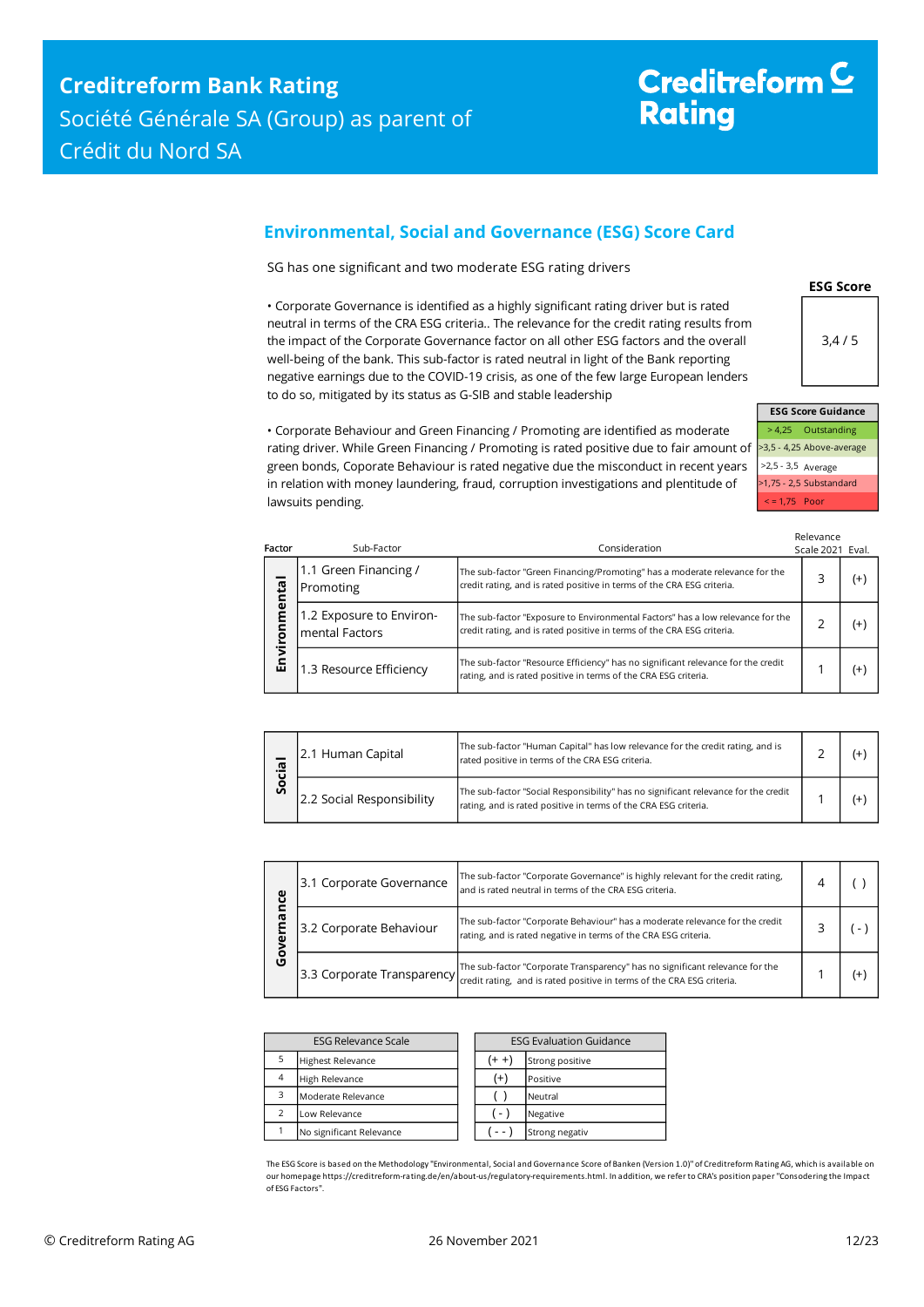# Creditreform  $\underline{\mathsf{C}}$ **Rating**

## <span id="page-12-0"></span>**Conclusion**

Creditreform Rating confirms the long-term issuer rating of 'A-'. The outlook is upgraded from 'stable' to 'positive'.

Although net profit fell sharply in fiscal year 2020 in the wake of the COVID-19 crisis, a rebound already occurred in the first half of 2021 and carrying well through the third quarter as well. At the same time, asset quality remained at a solid level. There have been no clustered defaults to date, and an even more pronounced downturn in the economy has been prevented by generous government aid. The expected sharp rise in defaults is therefore unlikely to take place, according to the analysts; instead, Creditreform Rating expects a period of increased default rates. Capital adequacy remains solid and well in excess of regulatory requirements.

SG can look back on turbulent fiscal years 2020 and 2021 due to the COVID-19 crisis. High losses in investment banking, coupled with high risk provisioning, caused net income to fall to almost zero; at Group level excluding minority interests, the bank even generated a negative net income. Overall, all business segments suffered significant declines in business. As part of the VISION 2025 program, the bank is therefore attempting to streamline its business and is merging the parts of the French retail business of SG and Crédit du Nord that operate in parallel; from 2023, a joint brand identity should lead to significant savings. At the same time, SG is stepping up the business of its online subsidiary Boursorama, which is to become a significant profit center. So far, fiscal year 2021 has been characterized by a broad recovery, especially in investment banking, the bank has been able to generate significantly higher earnings again, so Creditreform is confident that the recently rather low profitability will be overcome in the medium term. At the same time, asset quality has not deteriorated further and has even improved in some areas. Problematic from Creditreform Rating's point of view is the bank's still low capitalization; the buffers to the regulatory minimum ratios are rather low, especially in peer group comparison, but can be described as sufficient in view of the easing of the crisis. The bank continues to plan for quite high dividend payments and no further increase in capitalization.

#### **Outlook**

The outlook of the Long-Term Issuer Rating of SG is upgraded from 'stable' to 'positive'. The sharp rise in loan defaults still expected in the previous year is unlikely to materialize due to generous government support programs. At the same time, the banking sector has shown itself to be resilient in face of the crisis and at the same time has sustainably implemented necessary cost savings. Hence, in the medium term, CRA expects no further deterioration in asset quality and return to the profitability of previous years, considering the good development in the first nine months of 2021. With VISION 2025, SG is tackling the inherent inefficiencies of a parallel retail network, streamlining the French Retail Banking segment. With successful implementation, we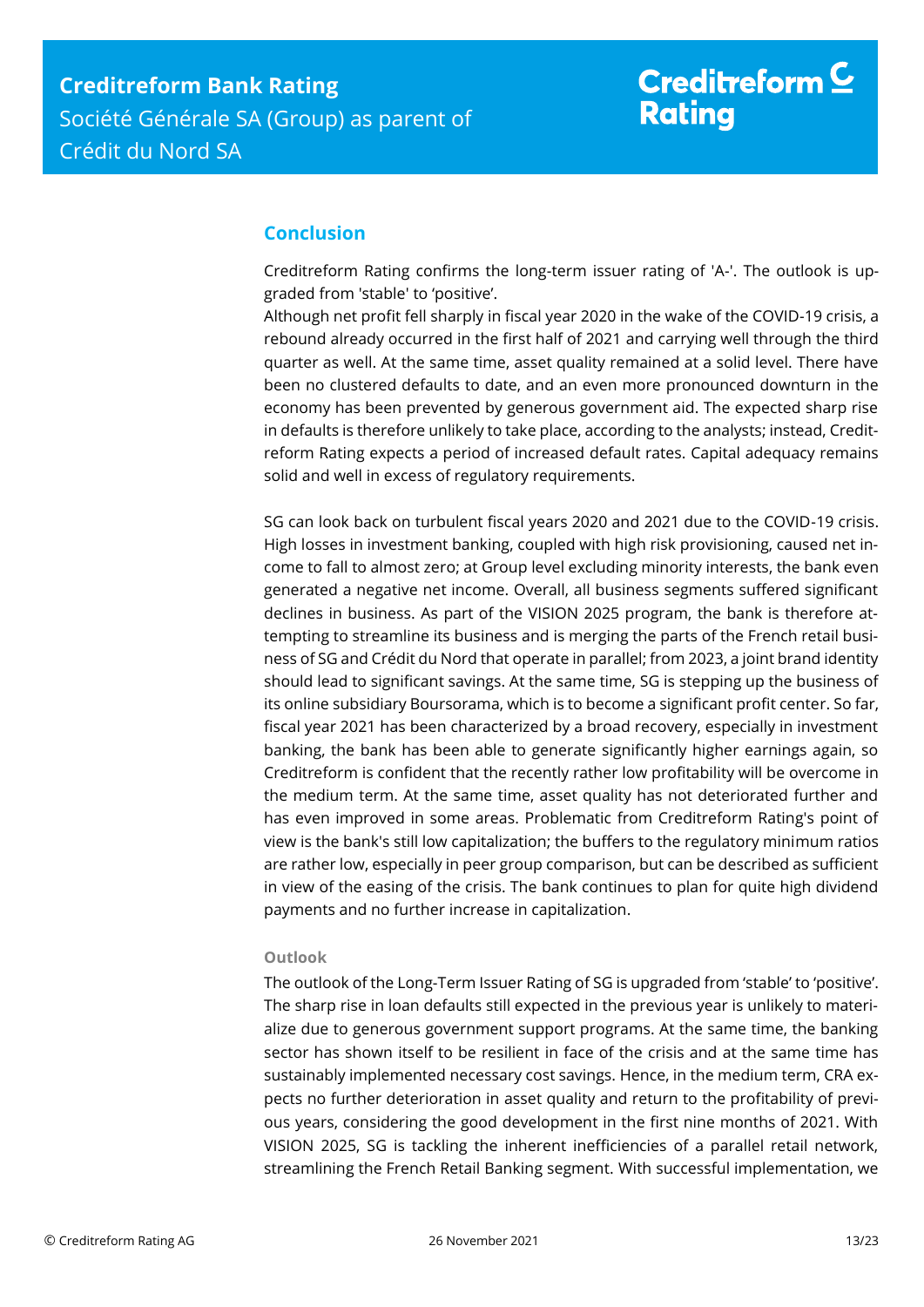expect SG to catch up with its French peers at least on a cost basis, strengthening the group long term.

#### **Scenario Analysis**

Best-case scenario: A+

Worst-case scenario: BBB

Please note:

The scenarios are based on information available at the time of the rating. Within the forecast horizon, circumstances may occur that could lead to a change of the rating out of the indicated range.

In a scenario analysis, the bank is able to reach an A+ rating in the best-case scenario and a BBB rating in the worst-case scenario. The ratings of bank capital and senior unsecured debt would behave similarly based on our rating mechanism. These ratings are especially sensitive to changes in total equity and to the bank capital and debt structure in general.

We might upgrade SG's long-term issuer credit rating and its bank capital and debt instruments if we see a lasting return to profitability. In addition, there should not be any further decline in asset-quality and capitalization.

By contrast, a downgrade of SG's long-term issuer credit rating and its bank capital and debt instruments is likely, if profitability does not improve in the medium term, there is a lasting deterioration in asset-quality and capitalization declines further.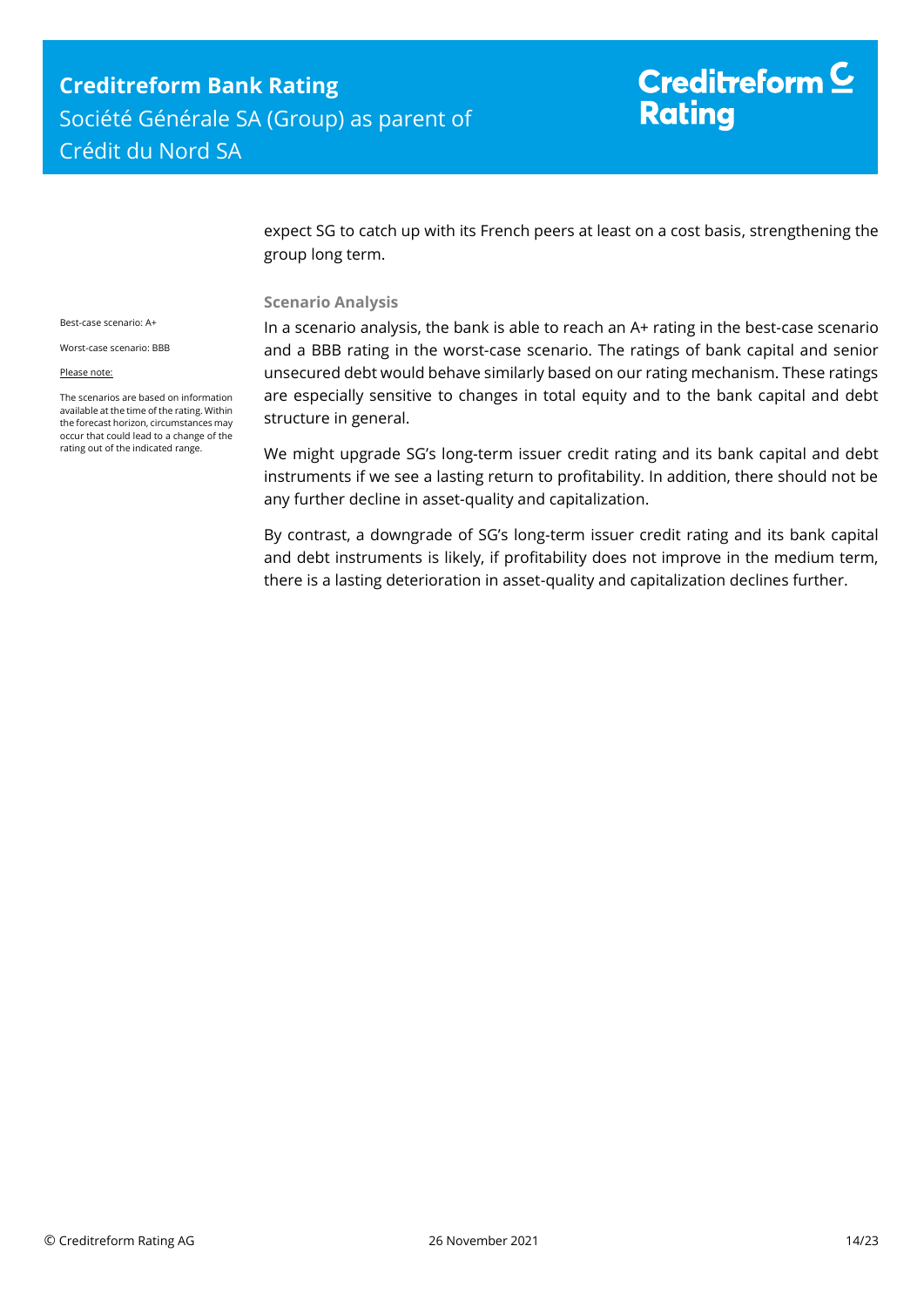## <span id="page-14-0"></span>**Appendix**

**Bank ratings**

The bank ratings are dependent on a host of quantitative and qualitative factors. An improvement in either sub-category may result in a higher rating score.

LT Issuer / Outlook / Short-Term **BBB+ / positive / L3**

**Bank Capital and Debt Instruments Ratings**

The ratings for bank capital and debt instruments are inter alia dependent on subordination and relative size of the instrument class, based on the long-term issuer rating of the bank.

| Preferred Senior Unsecured Debt (PSU):         | BBB+      |
|------------------------------------------------|-----------|
| Non-Preferred Senior Unsecured Debt (NPS): BBB |           |
| Tier 2 (T2): l                                 | <b>RR</b> |
| Additional Tier 1 (AT1):                       | RR-       |

#### **Rating History**

Please consult our website [www.creditreform-rating.de](http://www.creditreform-rating.de/) for additional information regarding the dates of publication.

| Figure 7: Rating History |  |
|--------------------------|--|
|                          |  |

| <b>Bank Issuer Rating</b>                | <b>Rating Date</b> | <b>Result</b>        |
|------------------------------------------|--------------------|----------------------|
| Initialrating                            | 23.05.2018         | BBB+ / stable / L2   |
| <b>Rating Update</b>                     | 16.08.2019         | BBB+ / stable / L2   |
| Monitoring                               | 24.03.2020         | BBB+/NEW/L2          |
| <b>Rating Update</b>                     | 17.11.2020         | BBB+ / negative / L3 |
| Rating Update                            | 24.11.2021         | BBB+ / positive / L3 |
| <b>Bank Capital and Debt Instruments</b> | <b>Rating Date</b> | <b>Result</b>        |
| Senior Unsecured / T2 / AT1 (initial)    | 23.05.2018         | BBB+/BB/BB-          |
| <b>PSU / NPS / T2 / AT1</b>              | 16.08.2019         | BBB+/BBB/BB/BB-      |
| <b>PSU / NPS / T2 / AT1</b>              | 24.03.2020         | BBB+/BBB/BB/BB-(NEW) |
| <b>PSU / NPS / T2 / AT1</b>              | 17.11.2020         | BBB+/BBB/BB/BB-      |
| <b>PSU / NPS / T2 / AT1</b>              | 24.11.2021         | BBB+/BBB/BB/BB-      |
| <b>Subsidiaries of the Bank</b>          | <b>Rating Date</b> | <b>Result</b>        |
| Crédit du Nord SA                        |                    |                      |
| Initialrating                            | 23.05.2018         | BBB+ / stable / L2   |
| <b>Rating Update</b>                     | 16.08.2019         | BBB+ / stable / L2   |
| Monitoring                               | 24.03.2020         | BBB+/NEW/L2          |
| <b>Rating Update</b>                     | 17.11.2020         | BBB+ / negative / L3 |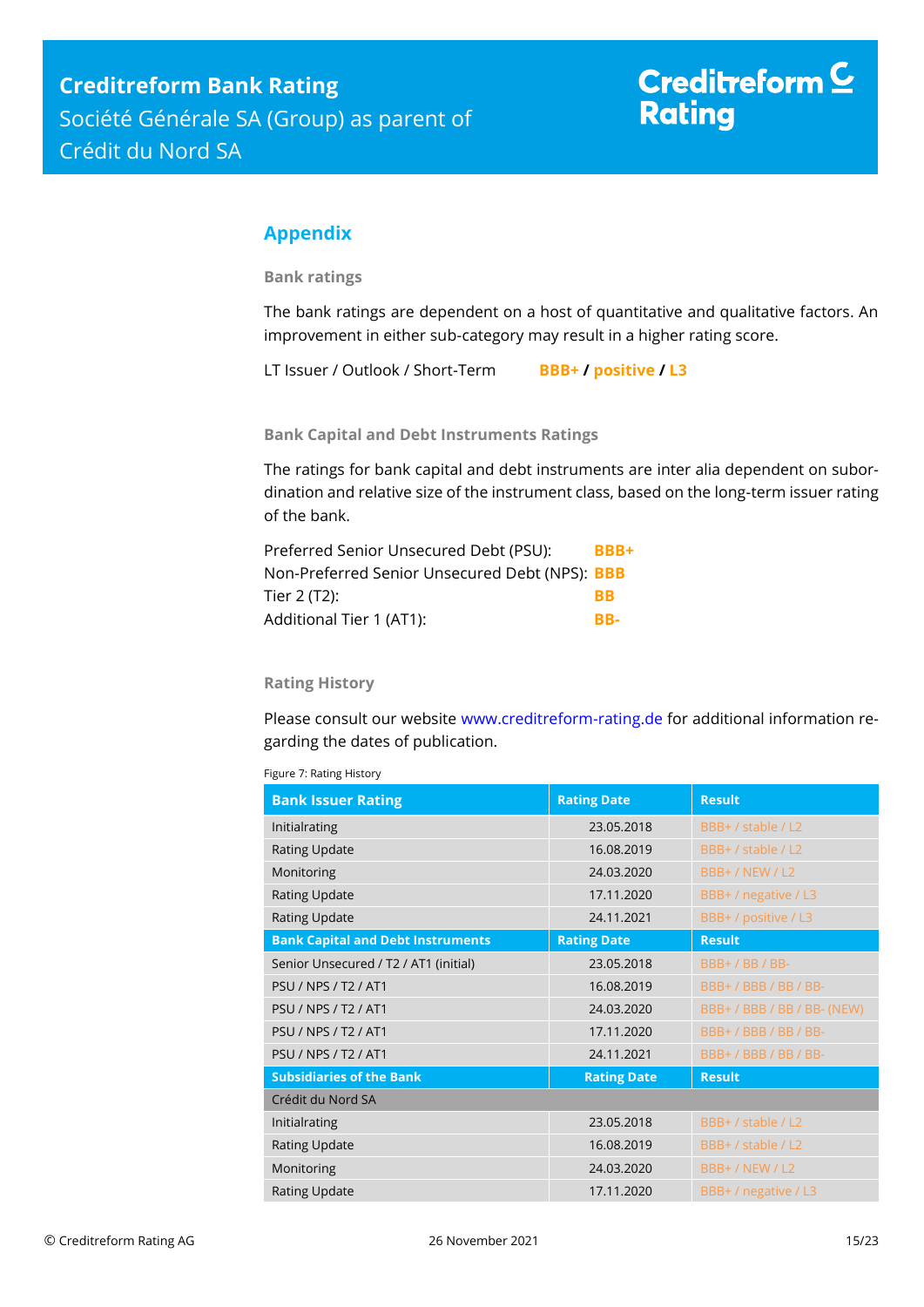## **Creditreform Bank Rating** Société Générale SA (Group) as parent of Crédit du Nord SA

# Creditreform <sup>C</sup><br>Rating

| <b>Rating Update</b>                                   | 24.11.2021 | BBB+ / positive / L3        |
|--------------------------------------------------------|------------|-----------------------------|
| Bank Capital and Debt Instruments of Crédit du Nord SA |            |                             |
| Senior Unsecured / T2 / AT1 (Initial)                  | 14.12.2018 | $BBB+ / BB / BB-$           |
| <b>PSU / NPS / T2 / AT1</b>                            | 29.11.2019 | $BBB+ / BBB / BB / BB$      |
| <b>PSU / NPS / T2 / AT1</b>                            | 24.03.2020 | BBB+ / BBB / BB / BB- (NEW) |
| <b>PSU / NPS / T2 / AT1</b>                            | 17.11.2020 | BBB+/BBB/BB/BB-             |
| <b>PSU / NPS / T2 / AT1</b>                            | 24.11.2021 | BBB+/BBB/BB/BB-             |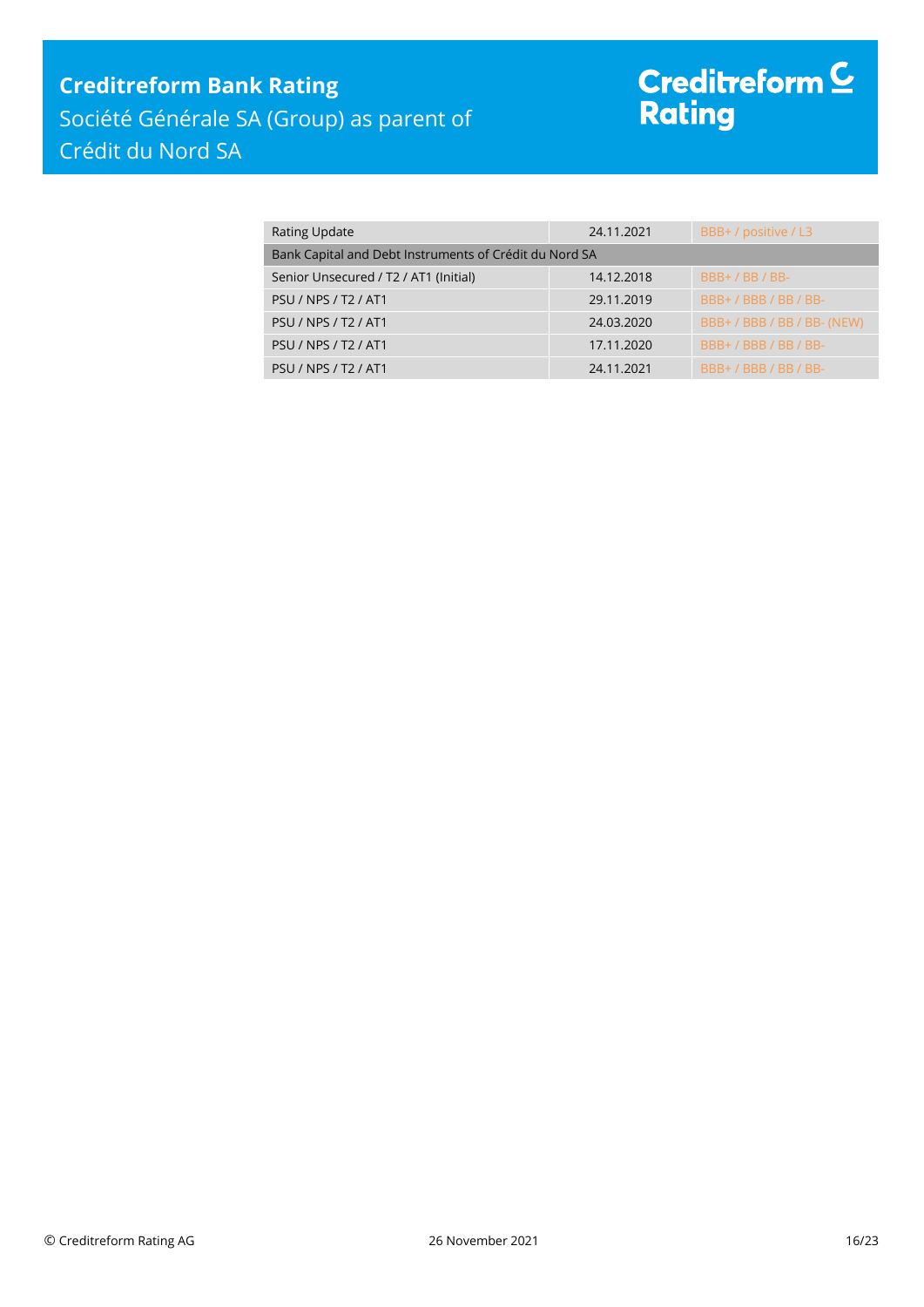## **Creditreform Bank Rating** Société Générale SA (Group) as parent of Crédit du Nord SA

# Creditreform C<br>Rating

Figure 8: Income statement of Crédit du Nord | Source: eValueRate / CRA

| Income Statement (EUR m)                                     | 2020                     | %        | 2019  | 2018           | 2017                     |
|--------------------------------------------------------------|--------------------------|----------|-------|----------------|--------------------------|
| Income                                                       |                          |          |       |                |                          |
| Net Interest Income                                          | 880                      | $-0,8$   | 887   | 933            | 981                      |
| Net Fee & Commission Income                                  | 784                      | $-7,7$   | 849   | 859            | 853                      |
| Net Insurance Income                                         |                          |          |       |                |                          |
| Net Trading Income                                           | 34                       | $-47,0$  | 65    | 116            | 60                       |
| <b>Equity Accounted Results</b>                              | 25                       | $-26,5$  | 34    | 41             | 38                       |
| Dividends from Equity Instruments                            | $\overline{2}$           | $-75,8$  | 9     | 8              |                          |
| Other Income                                                 | 160                      | $> +100$ | 32    | 27             | 20                       |
| <b>Operating Income</b>                                      | 1.885                    | $+0,4$   | 1.876 | 1.983          | 1.953                    |
| <b>Expense</b>                                               |                          |          |       |                |                          |
| Depreciation and Amortisation                                | 126                      | $+8,6$   | 116   | 76             | 73                       |
| Personnel Expense                                            | 676                      | $-2,4$   | 692   | 692            | 690                      |
| Tech & Communications Expense                                | 360                      | $-7,2$   | 388   | 394            | 19                       |
| Marketing and Promotion Expense                              |                          |          |       |                |                          |
| <b>Other Provisions</b>                                      | $\overline{7}$           | $< -100$ | $-5$  | $-1$           | $\mathbf{1}$             |
| Other Expense                                                | 145                      | $-2,4$   | 149   | 160            | 526                      |
| <b>Operating Expense</b>                                     | 1.314                    | $-1,9$   | 1.340 | 1.320          | 1.309                    |
| <b>Operating Profit &amp; Impairment</b>                     |                          |          |       |                |                          |
| <b>Pre-impairment Operating Profit</b>                       | 571                      | $+6,4$   | 536   | 663            | 644                      |
| <b>Asset Writedowns</b>                                      | 161                      | $> +100$ | 56    | 71             | 113                      |
| <b>Net Income</b>                                            |                          |          |       |                |                          |
| Non-Recurring Income                                         | $\overline{\phantom{a}}$ |          |       | $\overline{a}$ |                          |
| Non-Recurring Expense                                        |                          |          |       |                |                          |
| <b>Pre-tax Profit</b>                                        | 410                      | $-14,6$  | 480   | 592            | 531                      |
| Income Tax Expense                                           | 164                      | $+6,4$   | 154   | 173            | 159                      |
| <b>Discontinued Operations</b>                               |                          |          |       |                |                          |
| <b>Net Profit</b>                                            | 246                      | $-24,6$  | 326   | 419            | 372                      |
| Attributable to minority interest (non-controlling interest) |                          |          |       |                | $\overline{\phantom{a}}$ |
| Attributable to owners of the parent                         | 246                      | $-24,6$  | 326   | 419            | $\sim$                   |

#### Figure 9: Key earnings figures of Crédit du Nord | Source: eValueRate / CRA

| Income Ratios (%)                                     | 2020  | $\%$    | 2019  | 2018  | 2017  |
|-------------------------------------------------------|-------|---------|-------|-------|-------|
| Cost Income Ratio (CIR)                               | 69,72 | $-1,69$ | 71,41 | 66,56 | 67,03 |
| Cost Income Ratio ex. Trading (CIRex)                 | 71,01 | $-2,95$ | 73,96 | 70,69 | 69,16 |
| Return on Assets (ROA)                                | 0,28  | $-0,16$ | 0,44  | 0,59  | 0,53  |
| Return on Equity (ROE)                                | 6,59  | $-2,78$ | 9,37  | 11,91 | 11,05 |
| Return on Assets before Taxes (ROAbT)                 | 0,47  | $-0,18$ | 0,65  | 0,84  | 0,75  |
| Return on Equity before Taxes (ROEbT)                 | 11,00 | $-2,81$ | 13,81 | 16,82 | 15,77 |
| Return on Risk-Weighted Assets (RORWA)                | 1,24  | $-0,41$ | 1,65  | 2,15  | 1,98  |
| Return on Risk-Weighted Assets before Taxes (RORWAbT) | 2,06  | $-0,37$ | 2,43  | 3,04  | 2,83  |
| Net Interest Margin (NIM)                             | 1,07  | $-0,25$ | 1,32  | 1,52  | 1,52  |
| Pre-Impairment Operating Profit / Assets              | 0,65  | $-0,07$ | 0,73  | 0,94  | 0,91  |
| Cost of Funds (COF)                                   | 0,39  | $-0,12$ | 0,51  | 0,40  | 0,63  |
| Change in % Points                                    |       |         |       |       |       |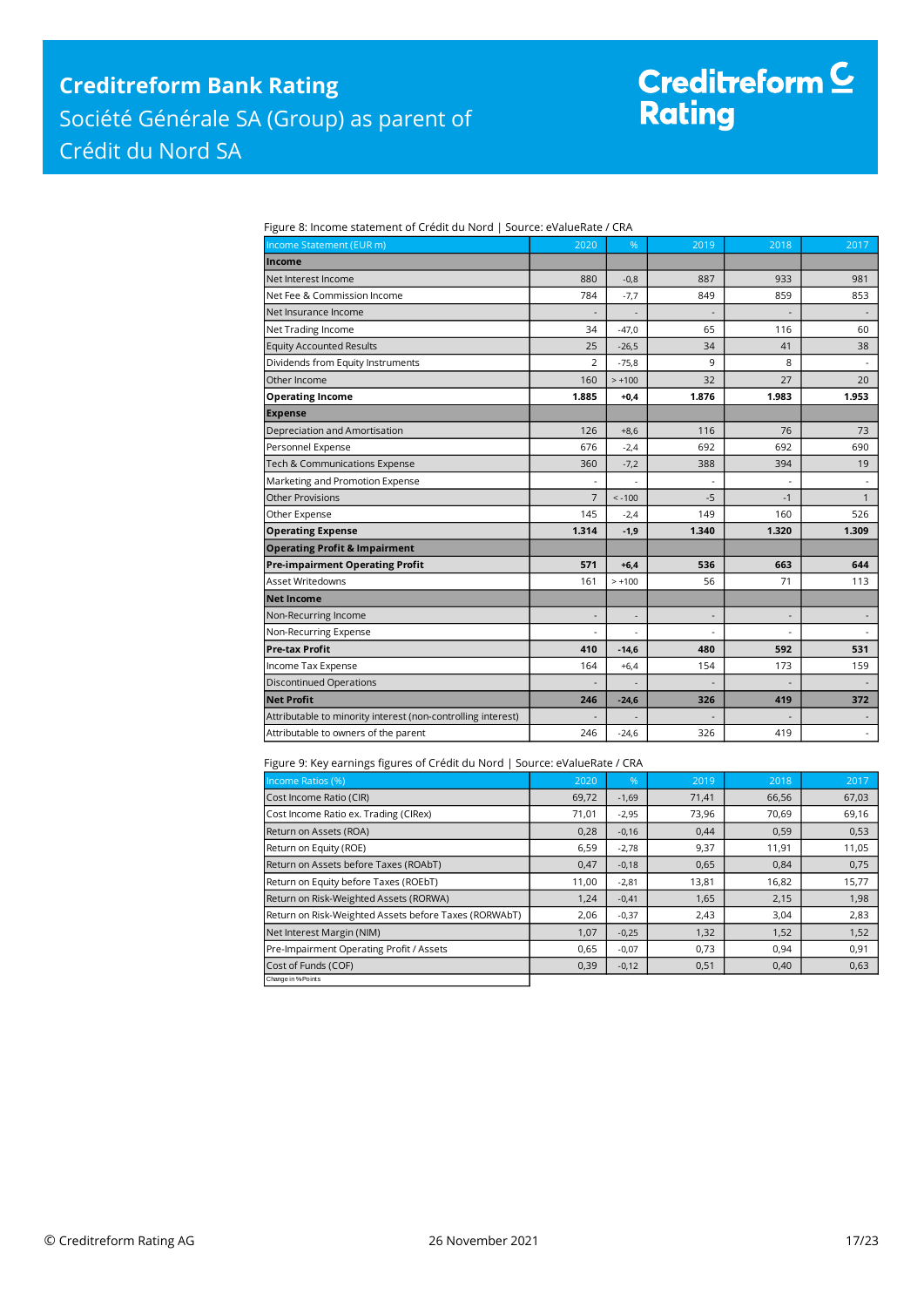# Creditreform <mark>C</mark><br>Rating

Figure 10: Development of assets of Crédit du Nord | Source: eValueRate / CRA

| Assets (EUR m)                        | 2020                     | %                        | 2019     | 2018     | 2017     |
|---------------------------------------|--------------------------|--------------------------|----------|----------|----------|
| Cash and Balances with Central Banks  | 17.027                   | $+87,8$                  | 9.065    | 9.660    | 8.444    |
| lNet Loans to Banks                   | 9.986                    | $-1,0$                   | 10.087   | 10.196   | 11.260   |
| Net Loans to Customers                | 52.361                   | $+12,4$                  | 46.603   | 42.925   | 41.238   |
| Total Securities                      | 3.885                    | $-9,6$                   | 4.300    | 4.647    | 6.199    |
| Total Derivative Assets               | 2.018                    | $+6.1$                   | 1.902    | 1.610    | 1.552    |
| lOther Financial Assets               | 108                      | $> +100$                 | $\Omega$ | 1        |          |
| <b>Financial Assets</b>               | 85.384                   | $+18,7$                  | 71.956   | 69.039   | 68.694   |
| <b>Equity Accounted Investments</b>   | 352                      | $+58,6$                  | 222      | 226      | 352      |
| Other Investments                     | 2                        | $-4,2$                   | 2        | 3        | 3        |
| llnsurance Assets                     | $\overline{\phantom{a}}$ | $\overline{\phantom{a}}$ |          | ٠        |          |
| Non-current Assets & Discontinued Ops | 0                        | $+0.0$                   | $\Omega$ | $\Omega$ | $\Omega$ |
| Tangible and Intangible Assets        | 1.158                    | $-4,2$                   | 1.210    | 1.170    | 1.058    |
| Tax Assets                            | 34                       | $+28,8$                  | 26       | 51       | 70       |
| Total Other Assets                    | 324                      | $+16,5$                  | 278      | 257      | 244      |
| <b>Total Assets</b>                   | 87.255                   | $+18,4$                  | 73.695   | 70.746   | 70.419   |

Figure 11: Development of asset quality of Crédit du Nord | Source: eValueRate / CRA

| <b>Asset Ratios (%)</b>                           | 2020  | %       | 2019  | 2018  | 2017  |
|---------------------------------------------------|-------|---------|-------|-------|-------|
| Net Loans/Assets                                  | 60,01 | $-3,23$ | 63,24 | 60,68 | 58,56 |
| Risk-weighted Assets/Assets                       | 22,81 | $-3,99$ | 26,80 | 27,55 | 26,68 |
| NPLs*/ Net Loans to Customers                     | 3,57  | $-0,79$ | 4,37  | 5,30  | 7,22  |
| NPLs*/Risk-weighted Assets                        | 9,40  | $-0,90$ | 10,31 | 11,67 | 15,85 |
| Potential Problem Loans**/ Net Loans to Customers | 0,00  | $+0,00$ | 0,00  | 0,00  | 8,30  |
| Reserves/NPLs*                                    | 67,01 | $+4,15$ | 62,86 | 61,45 | 52,34 |
| Reserves/Net Loans                                | 2,40  | $-0,35$ | 2,75  | 3,25  | 3,78  |
| Net Write-offs/Net Loans                          | 0,31  | $+0,19$ | 0,12  | 0,17  | 0,27  |
| Net Write-offs/ Risk-weighted Assets              | 0,81  | $+0,52$ | 0,29  | 0,36  | 0,60  |
| Net Write-offs/ Total Assets                      | 0,18  | $+0,11$ | 0.08  | 0,10  | 0,16  |
| Level 3 Assets/ Total Assets                      | 0,27  | $-0,02$ | 0,29  | 0,37  | 0,27  |
| Change in % Points                                |       |         |       |       |       |

\* NPLs are represented from 2017 onwards by Stage 3 Loans. \*\* Potential Problem Loans are Stage 2 Loans where available.

Figure 12: Development of refinancing and capital adequacy of Crédit du Nord | Source: eValueRate / CRA

| Liabilities (EUR m)                        | 2020                     | %                            | 2019   | 2018                     | 2017   |
|--------------------------------------------|--------------------------|------------------------------|--------|--------------------------|--------|
| <b>Total Deposits from Banks</b>           | 22.359                   | $+36,2$                      | 16.415 | 13.723                   | 12.481 |
| <b>Total Deposits from Customers</b>       | 55.616                   | $+19,1$                      | 46.704 | 43.108                   | 42.397 |
| <b>Total Debt</b>                          | 1.354                    | $-55,2$                      | 3.020  | 5.713                    | 9.309  |
| Derivative Liabilities                     | 2.033                    | $+4,8$                       | 1.940  | 1.640                    | 1.565  |
| Securities Sold, not yet Purchased         |                          | ٠                            |        |                          |        |
| Other Financial Liabilities                | 537                      | $+12,0$                      | 479    | 1.643                    |        |
| <b>Total Financial Liabilities</b>         | 81.898                   | $+19,5$                      | 68.557 | 65.826                   | 65.752 |
| llnsurance Liabilities                     | ۰                        | $\qquad \qquad \blacksquare$ |        |                          |        |
| Non-current Liabilities & Discontinued Ops | $\overline{\phantom{a}}$ | ٠                            |        | $\overline{\phantom{a}}$ |        |
| <b>Tax Liabilities</b>                     | 265                      | $+6,3$                       | 250    | 279                      | 267    |
| Provisions                                 | 281                      | $+58,7$                      | 177    | 167                      | 167    |
| <b>Total Other Liabilities</b>             | 1.083                    | $-12,3$                      | 1.234  | 955                      | 865    |
| <b>Total Liabilities</b>                   | 83.527                   | $+19,0$                      | 70.218 | 67.227                   | 67.051 |
| <b>Total Equity</b>                        | 3.728                    | $+7,2$                       | 3.477  | 3.519                    | 3.368  |
| <b>Total Liabilities and Equity</b>        | 87.255                   | $+18,4$                      | 73.695 | 70.746                   | 70.419 |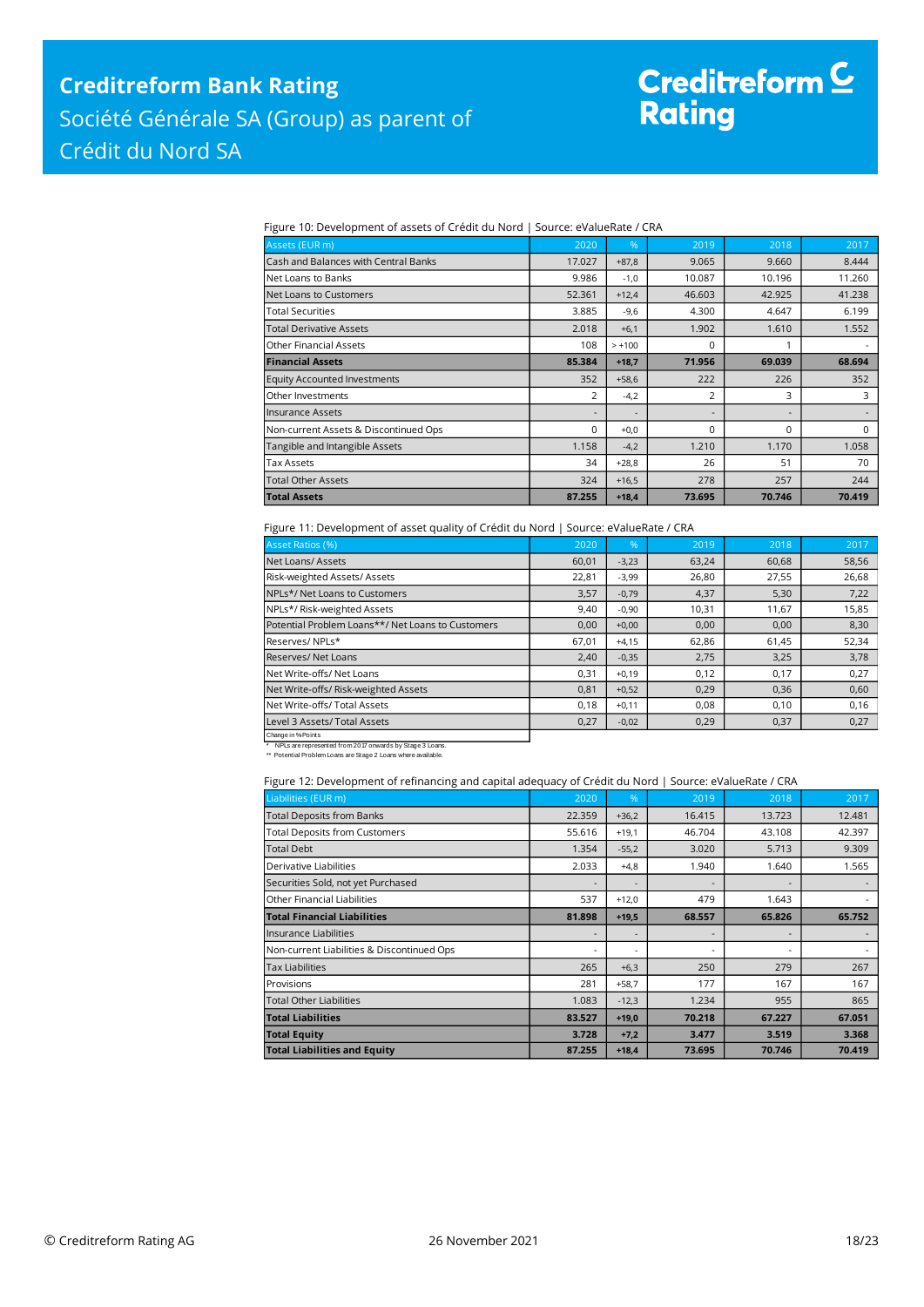# Creditreform <sup>C</sup><br>Rating

#### Figure 13: Development of capital and liquidity ratios of Crédit du Nord | Source: eValueRate / CRA

| Capital Ratios and Liquidity (%)                    | 2020   | %        | 2019   | 2018   | 2017   |
|-----------------------------------------------------|--------|----------|--------|--------|--------|
| <b>Total Equity/ Total Assets</b>                   | 4,27   | $-0,45$  | 4,72   | 4,97   | 4,78   |
| Leverage Ratio                                      | 3,80   | $+0,70$  | 3,10   | 3,10   | 3,00   |
| Common Equity Tier 1 Ratio (CET1)*                  | 13,40  | $+2,10$  | 11,30  | 11,20  | 11,10  |
| Tier 1 Ratio (CET1 + AT1)*                          | 13,90  | $+2,00$  | 11,90  | 11,80  | 11,70  |
| Total Capital Ratio (CET1 + AT1 + T2)*              | 16,60  | $+2,40$  | 14,20  | 14,10  | 14,30  |
| Net Loans/ Deposits (LTD)                           | 94,15  | $-5,64$  | 99,78  | 99,58  | 97,27  |
| Interbank Ratio                                     | 44,66  | $-16,79$ | 61,45  | 74,30  | 90,21  |
| Liquidity Coverage Ratio                            | 175.00 | $+51.40$ | 123,60 | 132,60 | 136,20 |
| Customer Deposits / Total Funding (excl. Derivates) | 68,25  | $-0,16$  | 68,40  | 65,73  | 64,74  |
| Change in % Points                                  |        |          |        |        |        |

Change in %-Points \* Fully-loaded where available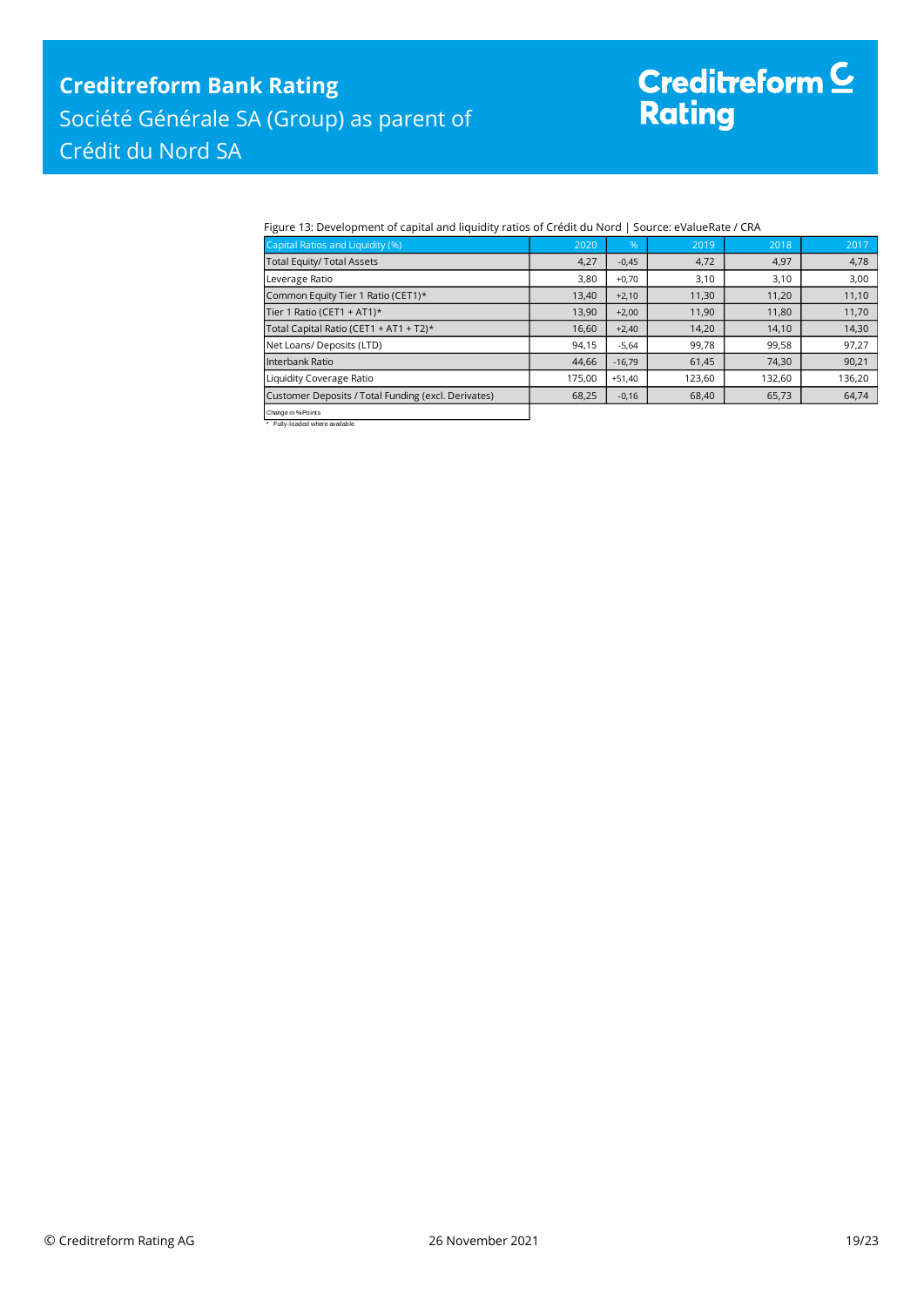#### **Regulatory**

Creditreform Rating AG was neither commissioned by the rating object nor by any other third party for the rating. The analysis took place on a voluntary basis by Creditreform Rating AG and is to be described in the regulatory sense as an unsolicited rating. The following scheme clarifies the level of participation of the rated entity (rating object):

| <b>Unsolicited Credit Rating</b>                       |    |
|--------------------------------------------------------|----|
| With Rated Entity or Related Third Party Participation | No |
| With Access to Internal Documents                      | No |
| With Access to Management                              | No |

The rating is based on publicly available information and internal evaluation methods for the rated bank. The quantitative analysis is based mainly on the latest annual accounts, interim reports, other investor relations information of the bank, and calculated key figures by eValueRate / CRA.

The information and documents processed met the requirements of the rating system of Creditreform Rating AG as published on the website www.creditreform-rating.de. The rating was carried out on the basis of the rating methodology for bank ratings as ( $v3.0$ ), the methodology for the [rating of bank capital and unsecured debt instruments \(v2.0\),](https://www.creditreform-rating.de/en/about-us/regulatory-requirements.html?file=files/content/downloads/Externes%20Rating/Regulatorische%20Anforderungen/EN/Ratingmethodiken%20EN/Bank%20Capital%20and%20Unsecured%20Debt%20Instruments%20Methodology.pdf) as well as the rating methodology for [Environmental, Social and Governance Score for Banks \(v1.0\)](https://www.creditreform-rating.de/en/about-us/regulatory-requirements.html?file=files/content/downloads/Externes%20Rating/Regulatorische%20Anforderungen/EN/Ratingmethodiken%20EN/Rating%20Methodology%20ESG%20v1.0.pdf) in conjunction with Creditreform's basic document [Rating Criteria and Definitions \(v1.3\).](https://www.creditreform-rating.de/en/about-us/regulatory-requirements.html?file=files/content/downloads/Externes%20Rating/Regulatorische%20Anforderungen/EN/Ratingmethodiken%20EN/CRAG%20Rating%20Criteria%20and%20Definitions.pdf)

The complete presentation of the rating methodologies used by Creditreform Rating AG and the basic document Rating Criteria and Definitions (v1.3) are published on our homepage:

<https://www.creditreform-rating.de/en/about-us/regulatory-requirements.html>

On 26 November 2021, the rating was presented by the analysts to the rating committee and adopted in a resolution.

The rating result was communicated to Société Générale SA (Group), and the preliminary rating report was made available to the bank. There was no change in the rating score.

The rating is valid until withdrawal and is subject to monitoring from the rating date (see cover page). The rating will be comprehensively reviewed at least once every year. Within this period, the rating can be updated.

In 2011 Creditreform Rating AG was registered within the European Union according to EU Regulation 1060/2009 (CRA-Regulation). Based on the registration Creditreform Rating AG (CRA) is allowed to issue credit ratings within the EU and is bound to comply with the provisions of the CRA-Regulation.

Rating Endorsement Status: The rating of Société Générale SA (Group) was not endorsed by Creditreform Rating AG from a third country as defined in Article 4 (3) of the CRA-Regulation.

#### **Conflict of Interests**

No conflicts of interest were identified during the rating process that might influence the analyses and judgements of the rating analysts involved or any other natural person whose services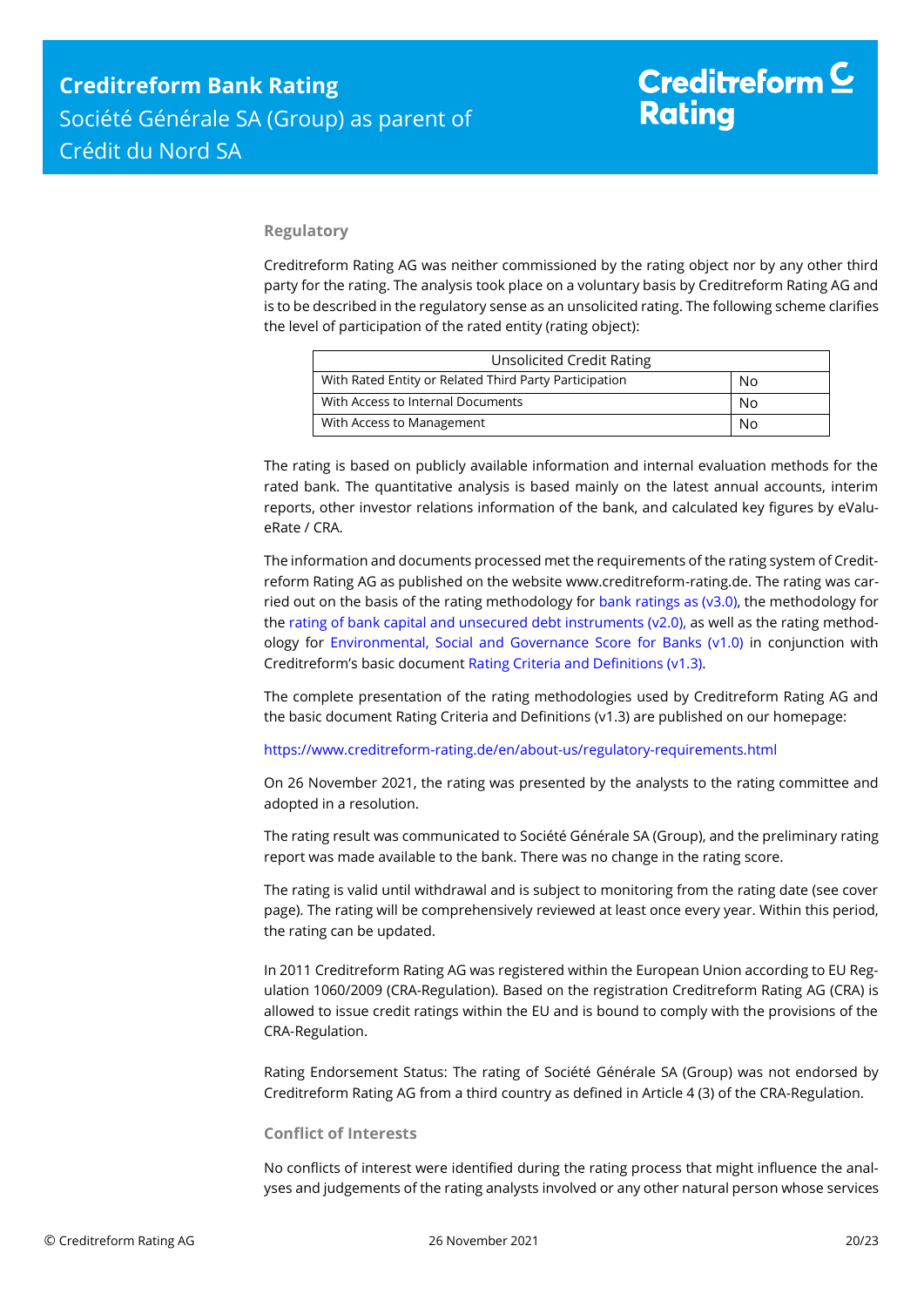are placed at the disposal or under the control of Creditreform Rating AG and who are directly involved in credit rating activities or approving credit ratings and rating outlooks.

In case of providing ancillary services to the rated entity, CRA will disclose all ancillary services in the credit rating report.

**Rules on the Presentation of Credit Ratings and Rating Outlooks**

The approval of credit ratings and rating outlooks follows our internal policies and procedures. In line with our policy "Rating Committee," all credit ratings and rating outlooks are approved by a rating committee based on the principle of unanimity.

To prepare this credit rating, CRA has used following substantially material sources:

- 1. Aggregated data base by eValueRate
- 2. Annual Report and interim reports
- 3. Investors relations information and other publications
- 4. Website of the rated bank
- 5. Public and internal market analyses
- 6. Internet research

There are no other attributes and limitations of the credit rating or rating outlook other than displayed on the CRA website. Furthermore CRA considers satisfactory the quality and extent of information available on the rated entity. In regard to the rated entity Creditreform Rating AG regarded available historical data as sufficient.

Between the disclosure of the credit rating to the rated entity and the public disclosure no amendments were made to the credit rating.

The "Basic data" information card indicates the principal methodology or version of methodology that was used in determining the rating, with a reference to its comprehensive description.

In case where the credit rating is based on more than one methodology or where reference only to the principal methodology might cause investors to overlook other important aspects of the credit rating, including any significant adjustments and deviations, Creditreform Rating AG explains this fact in the credit rating and indicates how the different methodologies or these other aspects are taken into account in the credit rating. This information is integrated in the credit rating report.

The meaning of each rating category, the definition of default or recovery and any appropriate risk warning, including a sensitivity analysis of the relevant key rating assumptions, such as mathematical or correlation assumptions, accompanied by worst-case scenario credit ratings as well as best-case scenario credit ratings are explained in mentioned methodologies and / or in the credit rating report.

The date at which the credit rating was released for distribution for the first time and when it was last updated including any rating outlooks is indicated clearly and prominently in the "Basic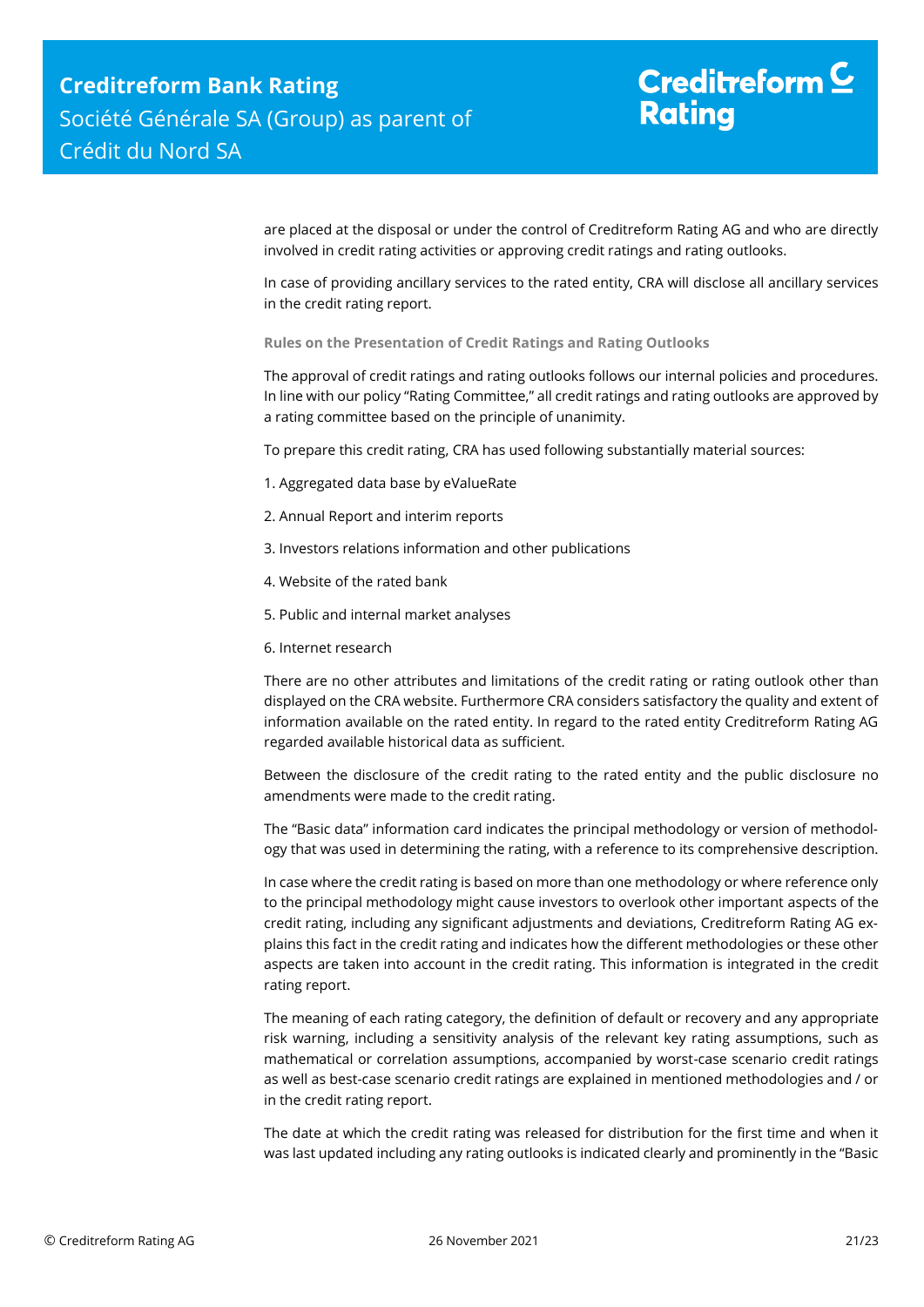data" card as a "Rating action"; first release is indicated as "initial rating", other updates are indicated as an "update", "upgrade or downgrade", "not rated", "confirmed", "selective default" or "default".

In the case of a rating outlook, the time horizon is provided during which a change in the credit rating is expected. This information is available within "Basic data" information card.

In accordance to Article 11 (2) EU-Regulation (EC) No 1060/2009 registered or certified credit rating agency shall make available in a central repository established by ESMA information on its historical performance data, including the ratings transition frequency, and information about credit ratings issued in the past and on their changes. Requested data are available at the ESMA website: https://cerep.esma.europa.eu/cerep-web/statistics/defaults.xhtml.

An explanatory statement of the meaning of Creditreform's default rates are available in the credit rating methodologies disclosed on the website.

#### **Disclaimer**

Any rating performed by Creditreform Rating AG is subject to the Creditreform Rating AG Code of Conduct which has been published on the web pages of Creditreform Rating AG. In this Code of Conduct, Creditreform Rating AG commits itself – systematically and with due diligence – to establish its independent and objective opinion as to the sustainability, risks and opportunities concerning the enterprise or the issue under review.

Future events are uncertain, and forecasts are necessarily based on assessments and assumptions. This rating is therefore no statement of fact, but an opinion. For this reason, Creditreform Rating AG cannot be held liable for the consequences of decisions made on the basis of any of their ratings. Neither should these ratings be construed as recommendations for investors, buyers or sellers. They should only be used by market participants (entrepreneurs, bankers, investors etc.) as one factor among others when arriving at corporate or investment decisions. Ratings are not meant to be used as substitutes for one's own research, inquiries and assessments.

We have assumed that the documents and information made available to us by the client are complete and accurate and that the copies provided to us represent the full and unchanged contents of the original documents. Creditreform Rating AG assumes no responsibility for the true and fair representation of the original information.

This report is protected by copyright. Any commercial use is prohibited without prior written permission from Creditreform Rating AG. Only the full report may be published in order to prevent distortion of the report's overall assessment. Excerpts may only be used with the express consent of Creditreform Rating AG. Publication of the report without the consent of Creditreform Rating AG is prohibited. Only ratings published on the Creditreform Rating AG web pages remain valid.

Creditreform Rating AG